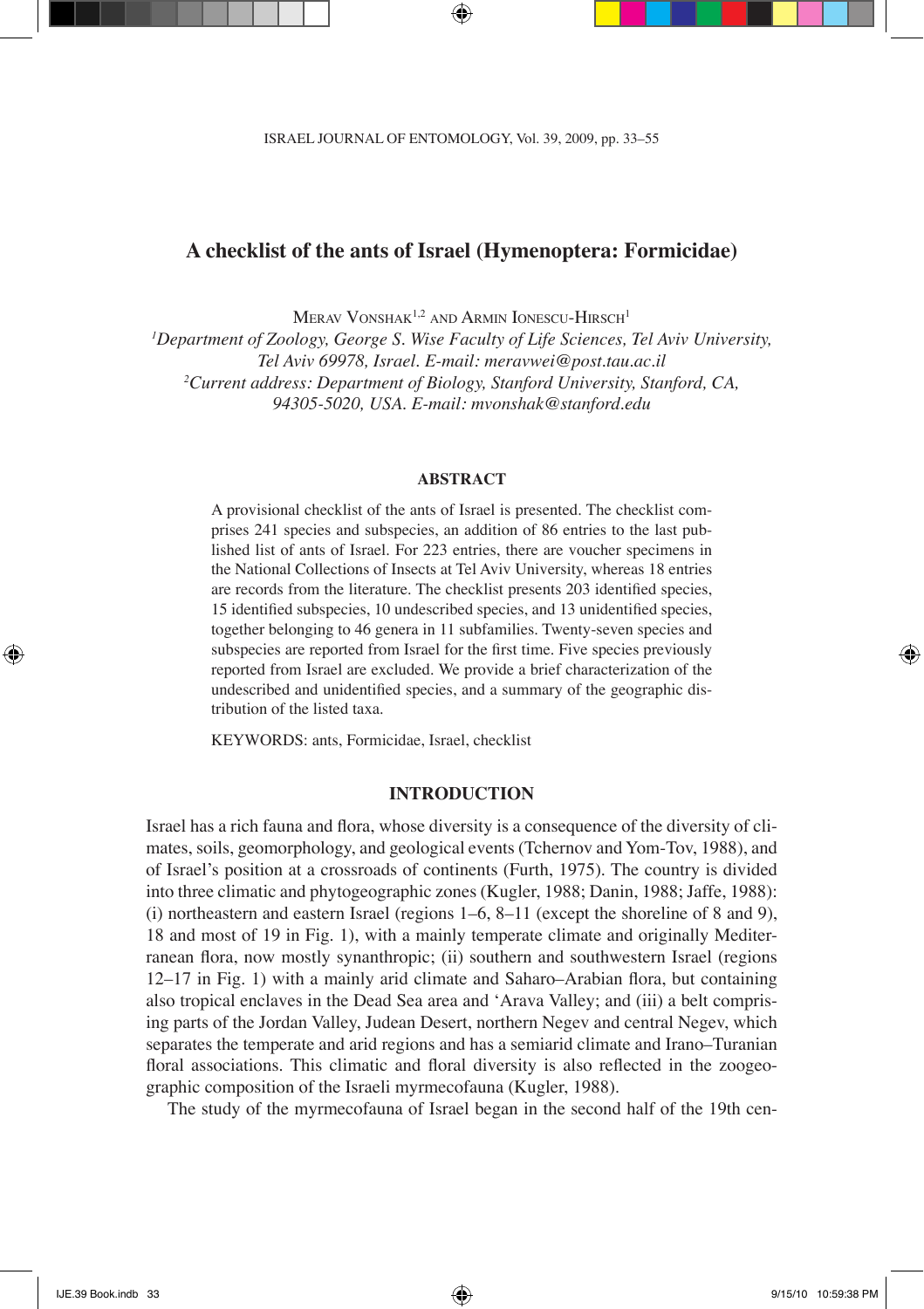$\bigoplus$ 



Fig. 1. Geographic regions according to Fishelson (1985): 1. Upper Galilee; 2. Lower Galilee; 3. Carmel Ridge; 4. northern Coastal Plain; 5. Yizre'el Valley; 6. Samaria; 7. Jordan Valley and southern Golan; 8. central Coastal Plain; 9. southern Coastal Plain; 10. Judean Foothills; 11. Judean Hills; 12. Judean Desert; 13. Dead Sea area; 14; 'Arava Valley; (*cont. on bottom of next page*)

 $\bigoplus$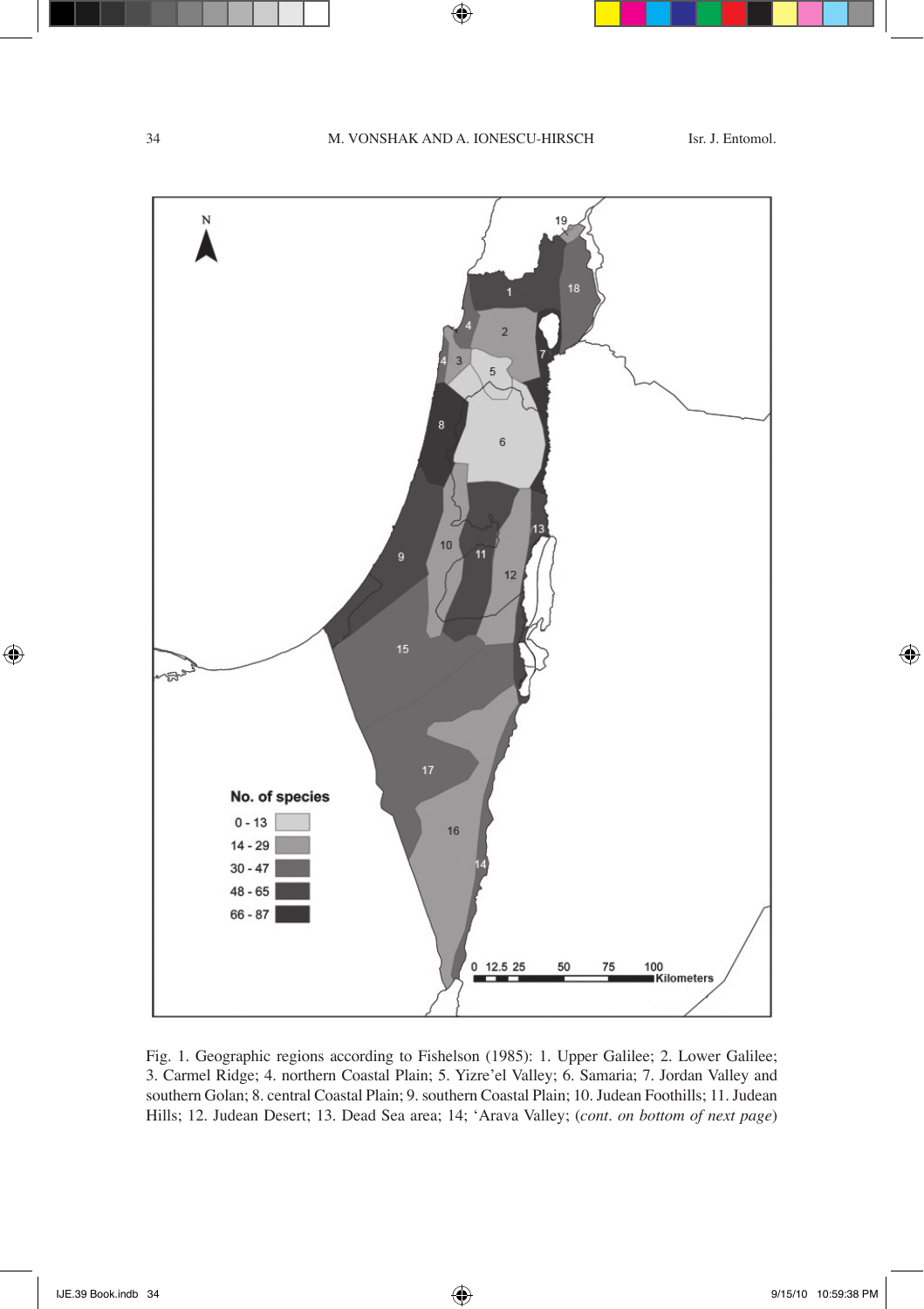tury and was carried out for about 70 years by foreign myrmecologists, who recorded many species from Israel (Smith, 1861; André, 1881; Forel, 1904, 1910, 1913; Wheeler and Mann, 1916; Menozzi, 1933). The first checklist of ants from Israel, published by Schmitz (1911), included about 40 taxa; Bodenheimer's (1937) checklist included 106 species, subspecies, and varieties from Israel, and the last published list (Kugler, 1988) documented 156 species, including 16 unidentified taxa.

In 2000, the late Prof. Jehoshua Kugler, together with Alex Shlagman, prepared a list of all ant taxa deposited in the National Collections of Insects at Tel Aviv University (TAUI) that were identified at least to genus level. The list comprises 667 entries, 219 of which are from Israel. This list was intended to be the starting point for an update of Kugler's (1988) previously published list of ants of Israel. While preparing the updated list Kugler compared many of the ants with types in the André, Forel, Phillips, and Santschi collections that he had visited. In addition, specimens from TAUI were examined by specialists of various groups of ants and relevant geographic regions: *Cardiocondyla* by B. Seifert, *Cataglyphis* by D. Agosti, *Hypoponera* by W.L. Brown, Jr., *Lepisiota*, *Messor*, *Pheidole*, and *Solenopsis* by C.A. Collingwood, *Temnothorax* by A. Schultz, and *Tetramorium* by B. Poldi. Despite all these efforts to date, Kugler and Shlagman's list has remained unpublished.

15. northern Negev; 16. southern Negev; 17. central Negev; 18. Golan Heights; 19. Mount Hermon. Scale represents the number of ant species in the different geographic regions of Israel (see Table 1). All examined specimens are deposited in the TAUI collection, except for taxa marked with an "**\***", which are not in TAUI or PPIS; the source of taxa marked with an "\*" is indicated in the "Citation" column; taxa marked with "**?**" are considered to be problematic records (see text). Species names, used by Kugler (1988) and different from the current names used by us, are included in brackets. "Author" (identifications of taxa not listed in Kugler, 1988): a = Alpert and Martinez (2007), b = André (1881), c = Atanassov and Dlussky (1992), d = Baroni Urbani and De Andrade (2003),  $e =$  Bolton (1974),  $f =$  Bolton (1995),  $g =$  Collingwood and Agosti (1996),  $h =$ Collingwood and Kugler (1994),  $i =$  Emery (1898),  $j =$  Forel (1910),  $k =$  Forel (1913),  $l =$  Ionescu (2010),  $m =$  Kugler and Ionescu (2007),  $n =$  Menozzi (1933),  $o =$  Ofer (2007),  $p =$  Radchenko (1996), q = Rigato (1994), r = Seifert (2003), s = Vonshak et al. (2009), t = Vonshak et al. (2010),  $u = Ward$  (2006),  $v = Wheeler$  and Mann (1916). Unpublished identifications or personal communications: aa = D. Agosti, ab = Q. Argaman, ac = W.L. Brown, ad = C.A. Collinwood, ae = J. Kugler, af  $= B$ . Poldi, ag  $= A$ . Schultz, ah  $= B$ . Seifert, ai  $= B$ . Taylor, aj  $=$  present study. "Citations" (previously published checklists):  $1 =$  Schmitz (1911),  $2 =$  Menozzi (1933),  $3 =$  Bodenheimer (1937), 4 = Ofer et al. (1978, 1996), 5 = Kugler (1988), 6 = Alpert and Martinez (2007), 7 = Agosti and Johnson (2005). "Distribution": "Israel": indicates the 19 geographic regions of Israel from Fig. 1; "Regional": the wider geographic distribution of the listed taxa: "N" = taxa reported from Syria, Lebanon, Jordan, Egypt, and/or Saudi Arabia, "EU" = taxa uniquely shared with Europe, "WA" = taxa uniquely shared with western Asia, excluding the Arabian Peninsula, "NA" = taxa uniquely shared with northern Africa, excluding Egypt, "AP" = taxa uniquely shared with the Arabian Peninsula, "All" = taxa reported from all the above-listed geographic regions, "e" = endemic  $taxa, "t" = tramp species.$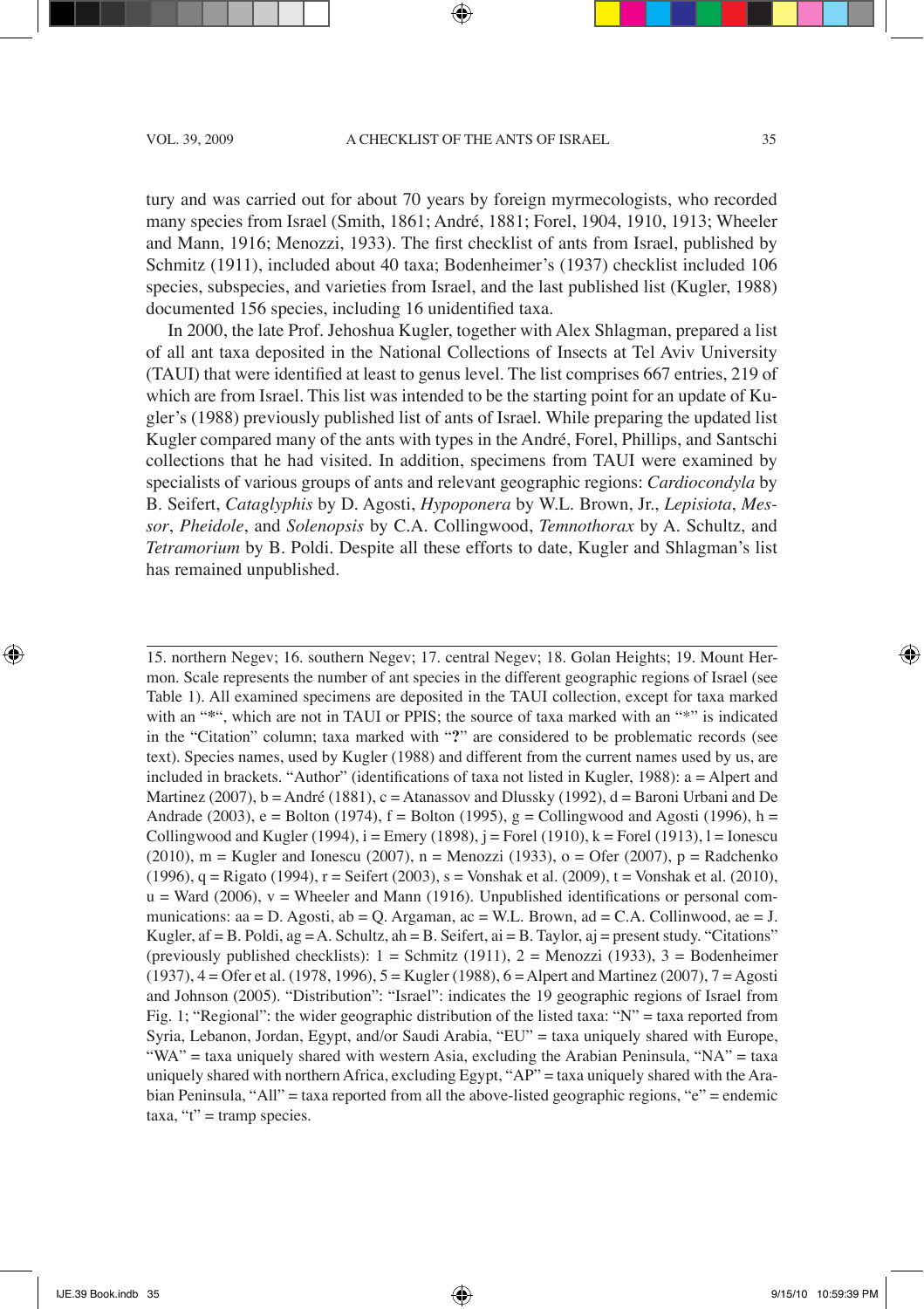In this article, we provide a provisional checklist of the ants of Israel, based on Kugler and Shlagman's unpublished list, as an update to the previously published list in Kugler (1988). We list new taxa, update the taxonomy, indicate the known geographic distribution, and provide diagnostic features of undescribed or unidentified taxa.

We dedicate this publication to the memory of Prof. J. Kugler, who devoted much of his life to the study of the ant fauna of Israel.

# **Materials and methods**

While preparing the present list, all entries in Kugler and Shlagman's list were verified using the material in TAUI, the original descriptions, Kugler's notes concerning comparisons with types, and his correspondence with other taxonomists. Unsorted material in TAUI (except that belonging to Myrmicinae) and the ant collection of the Plant Protection and Inspection Services of the government of Israel (PPIS) were also examined. The taxonomy was updated according to Bolton et al. (2006) and AntWeb (Bolton, 2009). Authors of taxa from Israel are cited in Table 1.

The list is presented in a tabular form (Table 1). The structure of the table is as follows: column "Taxon" lists the taxa in alphabetical order from subfamilies to species. Records with uncertain taxonomic status, i.e., undescribed species, unidentified species and taxa with unavailable name are listed with the museum code of the kind "sp. IL0X"; BARB and ISRA are codes in the files of the Senckenberg Museum of Natural History, Görlitz (SMNG).

Sixty species in Table 1 were mentioned under different names in Kugler (1988) due to new generic combinations, revisions, and previous misidentification. For 47 of these taxa, the species-level status has changed. Their names in Kugler (1988) are listed in brackets in the column "Taxon".

Eighteen taxa marked by an asterisk are not represented in the TAUI collections, and thus were not examined in the present work. Nine of them refer to type material deposited in foreign museums and are not discussed further in the present paper. Eleven taxa marked by a question mark are considered problematic for reasons discussed in the text.

The column "Author" in Table 1 indicates the author of new identifications, or changes of previous nomenclature  $(47+1)$  vs. Kugler  $(1988)$ , or the reference to the identification/change, if published.

The column "Citations" lists published checklists of ants of Israel that mention species that are also recorded in the present checklist.

We reviewed the geographic distribution of the ants listed in Table 1 by examining foreign material in TAUI and consulting the following faunistic lists (presented in alphabetical order): Agosti and Collingwood (1987), Aktaç (1977), Arakelian (1994), Bračko (2009), Camlitepe and Aktaç (1987), Collingwood (1993), Collingwood and Agosti (1996), Collingwood et al. (1997), Collingwood and van Harten (2005), Gómez (2009), Gómez and Espadaler (2007), Gratiashvili and Barjadze (2008), Kiran and Aktaç (2006), Kiran et al. (2009), Markó et al. (2006), Paknia et al. (2008), Petrov (2009), Pisarski

◈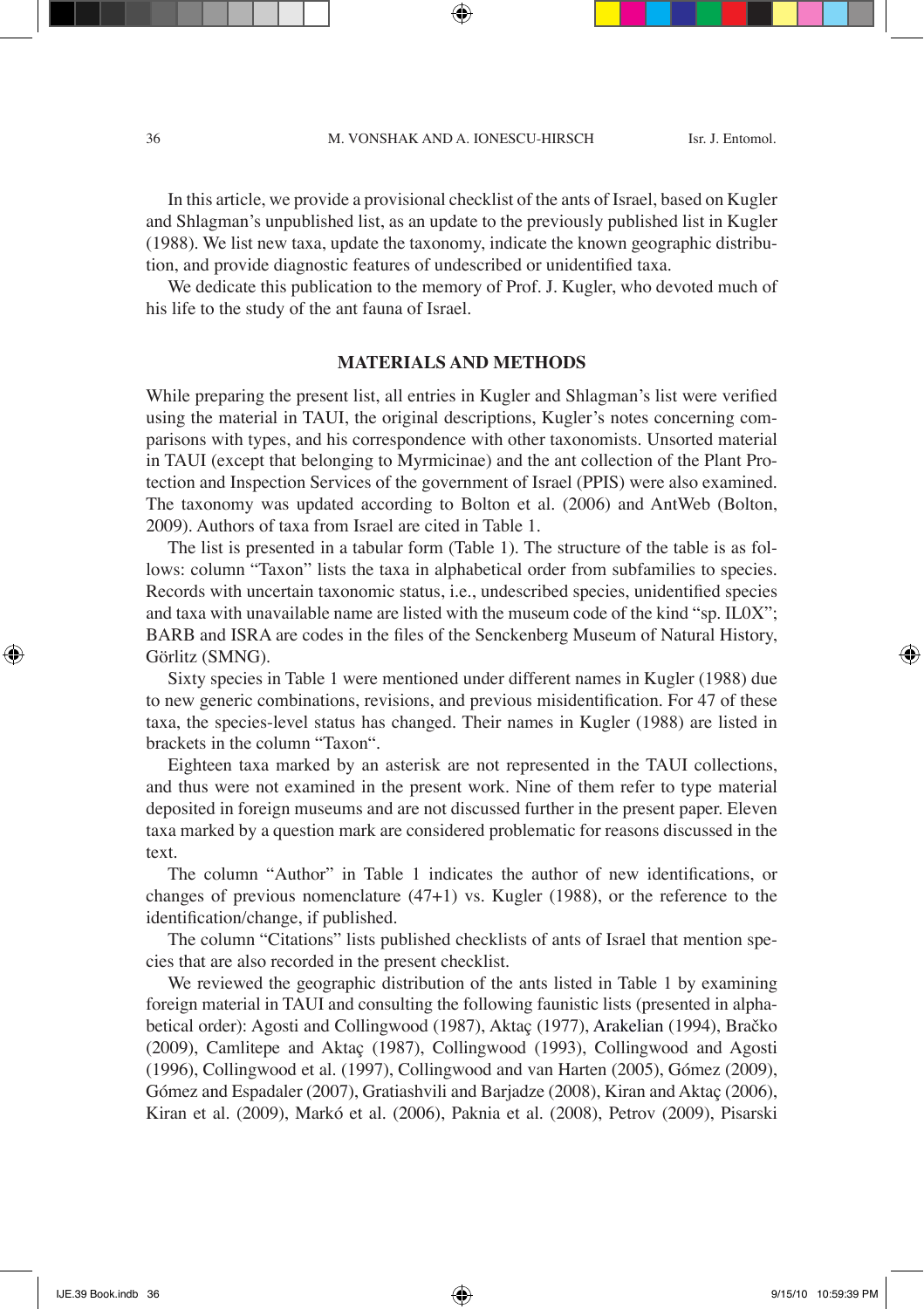#### VOL. 39, 2009 **a** checklist of the ants of israel 37

(1967a,b, 1971a,b), Poldi et al. (1995), Santschi (1938), Schlick-Steiner and Steiner (2009), Taylor (2005, 2007), Tohmé (1969), Tohmé and Tohmé (1980a,b,c, 1981, 1999, 2000). In addition, we checked the regional lists in Agosti and Johnson (2005) and reviews of Afrotropical and East Palaearctic genera (Bolton, 1980, 1987; Radchenko, 1996, 1997). Species marked with an "e" in the column "Distribution: Regional" are considered endemic, i.e., reported from Israel alone or from Israel, Syria, Lebanon, Jordan, and/or Egypt. Species marked with a "t" are reported tramp species (e.g., Bolton, 1977; Kugler, 1989; Fowler et al., 1994; McGlynn, 1999; Vonshak et al., 2010; B. Seifert, personal communication), namely, species spread by human activity. Taxa that are marked with an "N" are reported from Syria, Lebanon, Jordan, Egypt, and/ or Saudi Arabia, as well as from more distant geographic regions, i.e., Europe, western Asia (excluding the Arabian Peninsula), and western North Africa (excluding Egypt). We have marked taxa uniquely shared by Israel (and adjacent countries), the Arabian Peninsula, and more distant geographic regions (see Table 1 for the different markings).

# **Results and Discussion**

Table 1 lists 241 taxa that comprise 203 identified species and 15 subspecies, 10 undescribed species, and 13 unidentified species. The 241 taxa recorded in the checklist belong to 46 of the 294 known genera in 11 of the 22 known subfamilies of ants worldwide (Table 2). In the new list, 155 species were mentioned in Kugler (1988) and 86 are new records. Twenty-seven taxa are reported from Israel for the first time: *Aphaenogaster gibbosa*, *A. kervillei*, *A*. *lesbica*, *Cataglyphis acutinodis*, *C*. *emmae*, *C. ruber*, *Cryptopone ochracea*, *Formica clara*, *Hypoponera ragusai ragusai*, *Lasius lasioides*, *L*. *tebessae*, *Lepisiota canescens*, *L. frauenfeldi*, *Leptanilla tanit*, *Messor denticulatus*, *M*. *instabilis*, *M*. *minor*, *Monomorium grassei*, *M*. *sommieri*, *Pheidole minuscula*, *Plagiolepis pallescens isis*, *Solenopsis latro*, *S*. *monticola*, *Stenamma lippulum*, *Temnothorax bulgaricus*, *T*. *bulgaricus aeolius*, and *Tetramorium bicarinatum*. These additions are the result of new collections, examination of unsorted material, and re-identifications.

### **Taxa with uncertain taxonomic status (genera arranged alphabetically)**

In Table 1, 10 records refer to undescribed species and 13 to unidentified species. Their status is explained below.

One gyne of *Acropyga* from Nahal Keziv, with palp formula 5:3 and large eye, could not be identified to species level. Status unclear.

*Aenictus* sp. IL01, collected in Sasa, is similar to *A. rhodiensis* but differs from syntypes of *A. rhodiensis* by diphasic allometry and unfused condition of frontal carinae. A description of this new species is in preparation.

*Bothriomyrmex* sp. IL01 (one small worker from Har Meron) differs from the larger *B*. *syrius* by the head, mesosoma, and third funiculus segment being distinctly more elongate, and by the distinct metanotal furrow. C.A. Collingwood (personal communication) could not identify it to species. Status unclear.

◈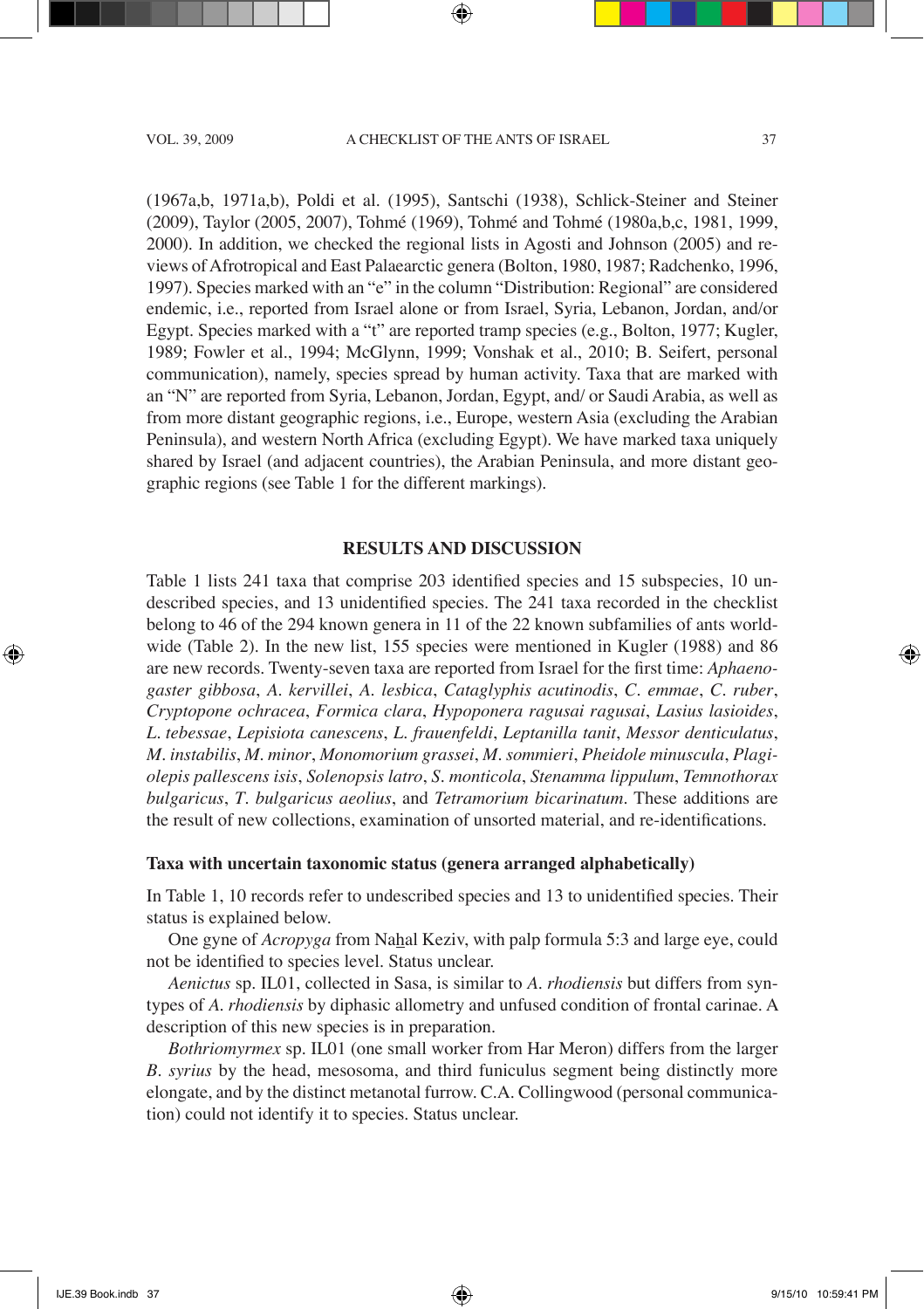$\bigoplus$ 

|                                                 |              |             | Distribution           |           |
|-------------------------------------------------|--------------|-------------|------------------------|-----------|
| Taxon                                           | Author       | Citation    | Israel                 | Regional  |
| <b>AENICTINAE</b>                               |              |             |                        |           |
| <b>Aenictus Shuckard, 1840</b>                  |              |             |                        |           |
| $A.$ sp. IL $01$                                |              |             |                        |           |
| [A. <i>rhodiensis?</i> Menozzi, 1936 or n. sp.] | aj           | 5,6         | $\mathbf{1}$           |           |
| AMBLYOPONINAE                                   |              |             |                        |           |
| <b>Amblyopone Erichson, 1842</b>                |              |             |                        |           |
| A. denticulata (Roger, 1859)                    |              | 5, 6        | 1, 3                   |           |
| A. normandi (Santschi, 1915)                    |              | 5, 6        | 7                      | <b>NA</b> |
| *A. <i>ophthalmica</i> Baroni Urbani, 1978      |              | $5 - 7$     | 7                      | e         |
| <b>CERAPACHYINAE</b>                            |              |             |                        |           |
| <i>Cerapachys Smith, F. 1857</i>                |              |             |                        |           |
| C. longitarsus (Mayr, 1879)                     |              | 5, 6        | 4, 7, 8, 15            | N, AP, t  |
| C. piochardi (Emery, 1882)                      |              | 5, 6        | 1, 3, 18               | N, WA     |
| <b>DOLICHODERINAE</b>                           |              |             |                        |           |
| <b>Bothriomyrmex Emery, 1869</b>                |              |             |                        |           |
| B. syrius Forel, 1910                           |              | $1-3, 5, 6$ | $1, 7-9, 18, 19$       | N         |
| $B.$ sp. IL01                                   | ae           |             | $\mathbf{1}$           |           |
| Liometopum Mayr, 1861                           |              |             |                        |           |
| L. microcephalum (Panzer, 1798)                 |              | 5, 6        | 1, 2                   | N         |
| Tapinoma Foerster, 1850                         |              |             |                        |           |
| *? T. erraticum (Latreille, 1798)               | j            | 1, 3, 5, 6  | 11                     | N         |
| T. israele Forel, 1904                          |              |             |                        |           |
| [ <i>T. erraticum</i> (Latreille, 1798)]        | ae           | $1-4, 6, 7$ | 4, 7, 8, 11,<br>18, 19 | N         |
| <i>T. simrothi phoeniceum Emery, 1925</i>       |              | $1 - 5$     | $3-5, 7-15$            | N, EU     |
| <b>DORYLINAE</b>                                |              |             |                        |           |
| Dorylus Fabricius, 1793                         |              |             |                        |           |
| D. fulvus punicus Santsch, 1926                 |              | $1-3, 5, 6$ | $1-13, 15$             | N         |
| D. fulvus ruficeps Santsch, 1926                | ae           |             | 7                      | N         |
| <b>FORMICINAE</b>                               |              |             |                        |           |
| Acropyga Roger, 1862                            |              |             |                        |           |
| $A.$ sp. $IL01$                                 | $\mathbf O$  |             | 1                      |           |
| <b>Camponotus Mayr, 1861</b>                    |              |             |                        |           |
| C. <i>aethiops</i> (Latreille, 1798)            |              |             |                        |           |
| [C. concavus (Forel, 1888)]                     | ae           | 2, 3, 5, 6  | 1, 19                  |           |
| *? C. baldaccii Emery, 1908                     | $\mathbf V$  |             | 18                     | N         |
| C. cilicicus Emery, 1908                        | 1            |             | 1, 7                   | WA        |
| C. dalmaticus (Nylander, 1849)                  | $\mathbf{l}$ |             | 1, 6, 19               | N, EU     |

# Table 1 Checklist of the ants of Israel

 $\bigoplus$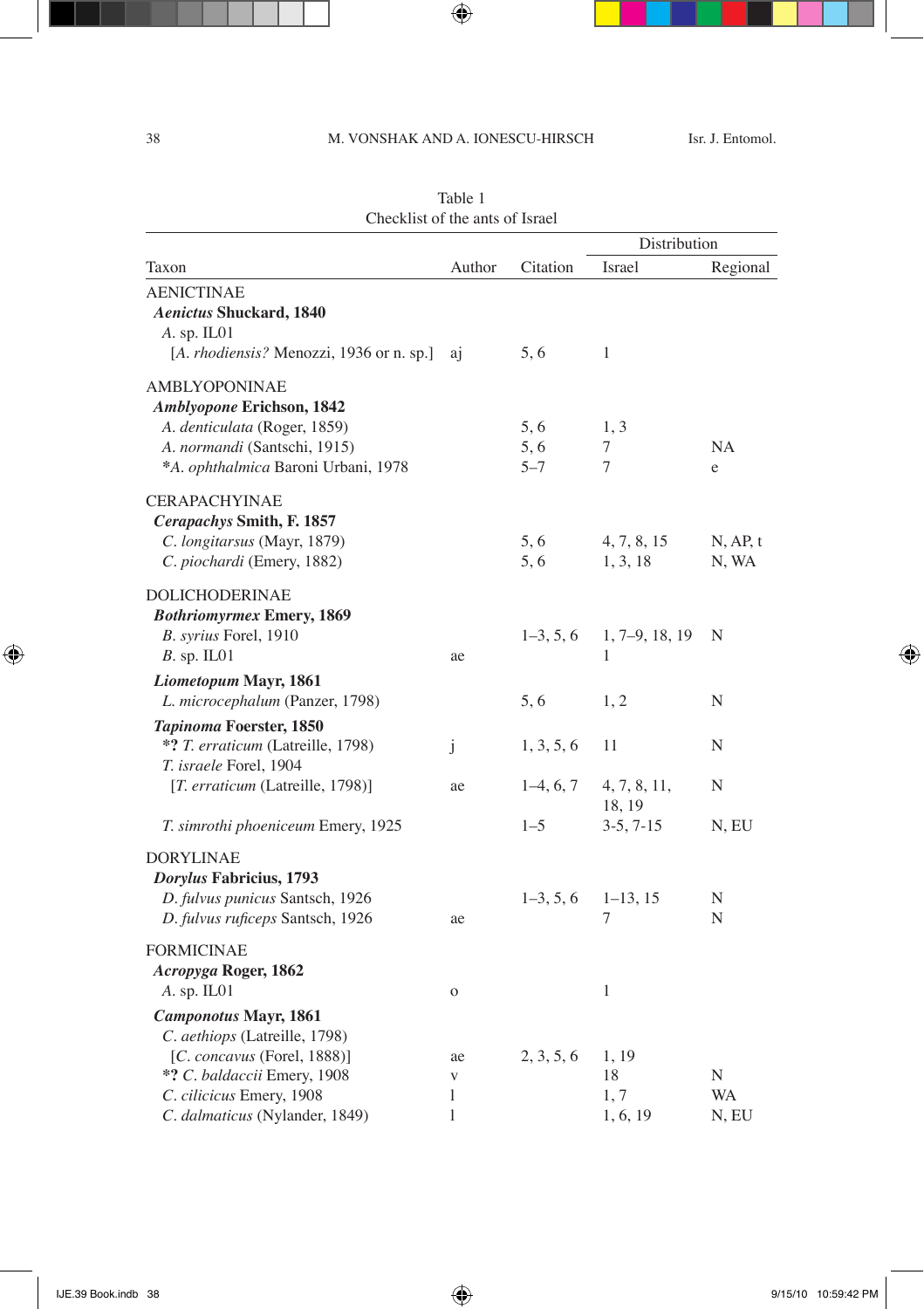# VOL. 39, 2009 A CHECKLIST OF THE ANTS OF ISRAEL 39

 $\bigoplus$ 

|                                             |        |            | Distribution     |          |
|---------------------------------------------|--------|------------|------------------|----------|
| Taxon                                       | Author | Citation   | Israel           | Regional |
| C. fellah Dalla Torre, 1893                 |        | $1 - 6$    | $6 - 17$         | N        |
| C. festai Emery, 1894                       |        | 5,6        | 1, 18, 19        | N, WA    |
| C. gestroi Emery, 1878                      |        |            |                  |          |
| [C. creticus Forel, 1886]                   | ae     | 2, 3, 5, 6 | 1, 18, 19        | N        |
| *? C. interjectus Mayr, 1877                | n      | 2, 3       | 15               | N, WA    |
| C. <i>jaliensis</i> Dalla Torre, 1893       |        | 5, 6       | 4, 7-9, 13, 18   | EU       |
| C. kefir Ionescu, 2010, present volume      | 1      |            | 1, 18            | e        |
| C. kugleri Ionescu, 2010, present volume    | 1      | $1-3, 5$   | 13               | N, e     |
| [C. <i>mortis</i> Forel, 1910]              |        |            |                  |          |
| C. kurdistanicus Emery, 1898                | 1      |            | 18               |          |
| C. lateralis (Olivier, 1792)                | 1      | 1, 3, 6    | 11               | N        |
| C. libanicus André, 1881                    |        | 5, 6       | $\mathbf{1}$     | N        |
| C. nadimi Tohmé, 1969                       | 1      |            | $\mathbf{1}$     | N, e     |
| C. rebeccae Forel, 1913                     | p      | $2 - 6$    | $1-4, 6-8, 11,$  | N, e     |
| [C. lateralis Olivier, 1792]                |        |            | 13, 18           |          |
| C. sanctus Forel, 1904                      |        | $1 - 7$    | $1-7, 10-12, 15$ | N        |
| C. sannini Tohmé and Tohmé, 1999            | 1      |            | 19               | N, e     |
| C. sericeus (Fabricius, 1798)               |        | 5,6        | 13, 14           | N        |
| C. sinaiticus Ionescu, 2010,                | $\,1$  |            | 13, 16           | e        |
| present volume                              |        |            |                  |          |
| C. truncatus (Spinola, 1808)                |        | 2, 3, 5, 6 | 1, 3, 4, 7, 8    | N        |
| C. turkestanus André, 1882                  | ae     | 2          | 17               | N, WA    |
| C. vogti Forel, 1906                        | 1      |            | $\mathbf{1}$     | N        |
| *? C. xerxes Forel, 1904                    | ae     | 3          |                  | N        |
| <b>Cataglyphis Foerster, 1850</b>           |        |            |                  |          |
| C. acutinodis Collingwood & Agosti, 1996 aj |        |            | 15               | AP       |
| C. albicans (Roger, 1859)                   |        | 5, 6       | $15 - 17$        | N        |
| C. altisquamis (André, 1881)                |        | 2, 3, 5, 6 | 1, 18, 19        | N, WA    |
| C. bombycinus bombycinus (Roger, 1859)      | ai     |            | 16               | NA       |
| C. b. sinaiticus Wheeler & Mann, 1916       |        | 5, 6       | 14, 16           | N, e     |
| <i>C. emmae</i> (Forel, 1909)               | ae     |            | 15, 17           | N        |
| C. frigidus (André, 1881)                   |        | 5,6        | 19               | N, e     |
| C. holgerseni Collingwood & Agosti, 1996 g  |        | 6          | 14, 16           | N, AP    |
| C. isis (Forel, 1913)                       |        | 5, 6       | 16               | N, AP    |
| C. lividus (André, 1881)                    |        | $1 - 7$    | $7-9, 14$        | All      |
| <i>C. niger</i> (André, 1881)               |        | $1 - 7$    | $8, 9, 12-17$    | N        |
| C. ruber (Forel, 1903)                      | aj     |            | 17               | N        |
| C. sabulosus Kugler, J., 1981               |        | $5 - 7$    | 8, 9, 14         | N, AP    |
| C. savignyi (Dufour, 1862)                  | aa     |            | 7, 12, 15–17     | N        |
| C. viaticoides (André, 1881)                |        | $2 - 6$    | 4, 8, 11, 19     | N, WA    |
| $C.$ sp. IL01                               | aj     |            | 13, 15           |          |
| $C.$ sp. IL02                               |        | 2, 3, 5, 6 | 1, 3, 7, 11      | N        |
| [C. sp. near nodus (Brullé, 1833)]          |        |            |                  |          |

 $\bigoplus$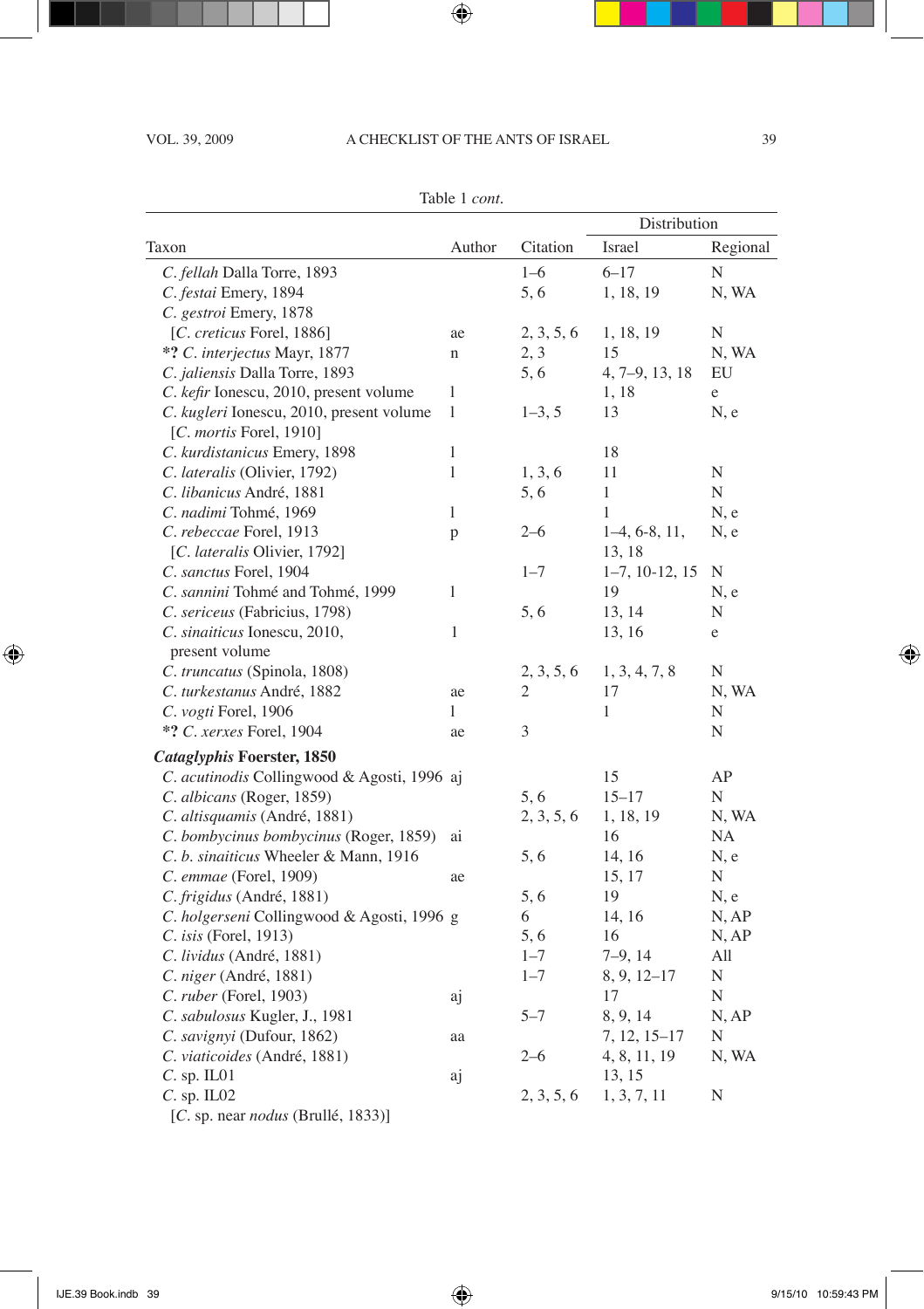$\bigoplus$ 

|                                                                              | Table 1 cont. |                 |               |                |
|------------------------------------------------------------------------------|---------------|-----------------|---------------|----------------|
|                                                                              |               |                 | Distribution  |                |
| Taxon                                                                        | Author        | Citation        | Israel        | Regional       |
| $C.$ sp. IL03                                                                |               | 5               | 1, 2, 4,      | N              |
| [C. sp. near altisquamis (André, 1881)]                                      |               |                 |               |                |
| $C.$ sp. IL04                                                                | aa            |                 | 12, 18        |                |
| Formica Linnaeus, 1758                                                       |               |                 |               |                |
| F. clara Forel, 1886                                                         | ah            |                 | 19            | N              |
| Lasius Fabricius, 1804                                                       |               |                 |               |                |
| *? L. brunneus (Latreille, 1798)                                             | b             | 2, 3            | 8             | N              |
| L. lasioides (Emery, 1869)                                                   | ah            |                 | 19            | N              |
| L. tebessae Seifert, 1992                                                    | ah            | 5, 6            | 11            | <b>NA</b>      |
| [L. emarginatus (Olivier, 1792)]                                             |               |                 |               |                |
| L. sp. BARB(SMNG)                                                            | ah            | 5, 6            | 1, 11         |                |
| [L. brunneus (Latreille, 1798)]                                              |               |                 |               |                |
| L. sp. ISRA(SMNG)                                                            | ah            | $4 - 6$         | 1, 18         |                |
| [L. alienus (Foerster, 1850)]                                                |               |                 |               |                |
| Lepisiota Santschi, 1926                                                     |               |                 |               |                |
| L. bipartita (Smith, F., 1861)                                               |               | $1 - 6$         | $5, 7-9, 11,$ | All            |
|                                                                              |               |                 | 13, 18        |                |
| L. canescens (Emery, 1897)                                                   | aj            |                 | 16            | N, AP          |
| L. dolabellae (Forel, 1911)                                                  | ae            | 2, 3            | 7, 11         | N              |
| L. frauenfeldi aegiptiaca Finzi, 1936)                                       | ai            | 5               | 14            | N, e           |
| [Acantholepis n. sp.]                                                        |               |                 |               |                |
| L. frauenfeldi frauenfeldi (Mayr, 1855)                                      | ae            |                 | 19            | All            |
| L. gracilicornis (Forel, 1892)                                               |               | 5               | $13 - 16$     | N, AP          |
| L. obtusa (Emery, 1901)                                                      | ai            |                 | 17            | N, AP          |
| L. opaciventris (Finzi, 1936)<br>L. splendens Karavaiev, 1912                |               | 5, 6<br>$4 - 6$ | 14, 17<br>19  | N, AP<br>N, EU |
| L. syriaca (André, 1881)                                                     |               | $2 - 6$         | 2, 4, 7, 8,   | N              |
|                                                                              |               |                 | 11, 18        |                |
|                                                                              |               |                 |               |                |
| <i>Paratrechina</i> Motschoulsky, 1863<br>P. jaegerskioeldi (Mayr, 1904)     |               | 2, 3, 5, 6      | $1, 4, 7-9,$  | N              |
|                                                                              |               |                 | $13 - 15$     |                |
| <i>P. longicornis</i> (Latreille, 1802)                                      |               | $1-3, 5, 6$     | $4-9, 11, 14$ | All, t         |
| P. sindbadi Pisarski, 1960                                                   | t             |                 | 7             | WA             |
| *? P. vividula (Nylander, 1846)                                              | $\mathbf{i}$  | $\mathfrak{2}$  |               | N, t           |
| <i>Plagiolepis</i> Mayr, 1861                                                |               |                 |               |                |
| P. ancyrensis Santschi, 1920                                                 |               | $2 - 6$         | $1 - 9$       | N, EU          |
| P. pallescens isis Santschi, 1938                                            | aj            |                 | 7             | N, e           |
| P. pallescens pallescens Forel, 1889                                         | ae            | 4,6             | 9             | N              |
| P. pygmaea Latreille, 1798                                                   | j             | $\mathbf{1}$    | 11            | N              |
|                                                                              |               |                 |               |                |
| <i>Polyrhachis Smith, F., 1857</i><br><i>P. lacteipennis Smith, F., 1858</i> |               | 2, 3, 5, 6      | $13 - 15$     | N              |
| [P. simple x (Mayr, 1862)]                                                   | $\rm e$       |                 |               |                |

 $\bigoplus$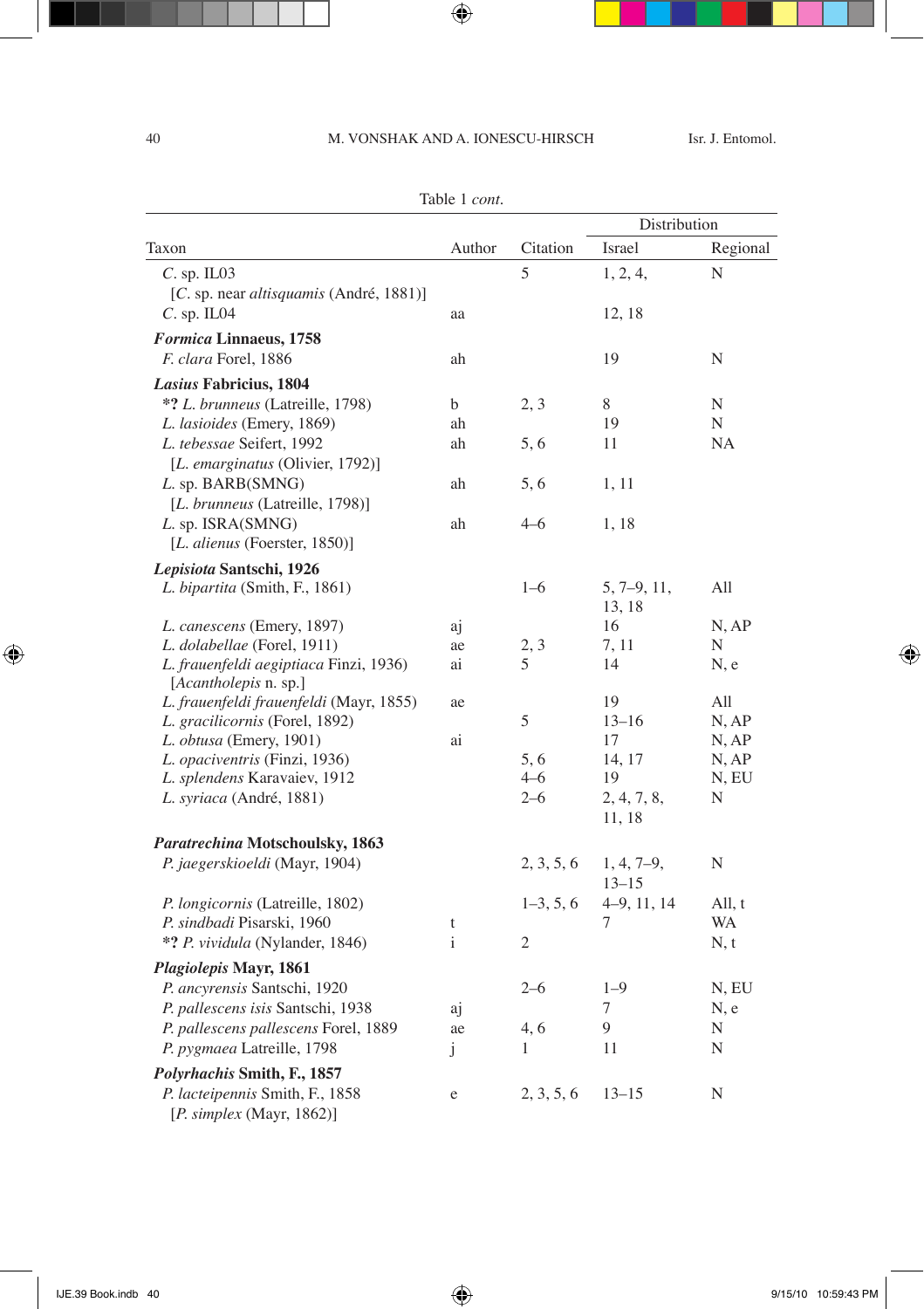*Bondroitia* **Forel, 1911**

*Cardiocondyla* **Emery, 1869**

[*C. torretassoi* Finzi, 1936 (part)]

[*C. wroughtonii* Forel, 1890]

*Crematogaster* **Lund, 1831**

[*B.* sp.]

 $\bigcirc$ 

#### Vol. 39, 2009 a checklist of the ants of israel 41

Table 1 *cont.*

⊕

|                                             |        |          | Distribution           |          |
|---------------------------------------------|--------|----------|------------------------|----------|
| Taxon                                       | Author | Citation | Israel                 | Regional |
| LEPTANILLINAE                               |        |          |                        |          |
| <b>Leptanilla Emery, 1870</b>               |        |          |                        |          |
| L. bifurcata Kugler, J., 1987               |        | $5 - 7$  | 7, 10, 11              | e        |
| L. israelis Kugler, J., 1987                |        | $5 - 7$  | 7, 9, 10, 13           | e        |
| L. judaica Kugler, J., 1987                 |        | $5 - 7$  | 10                     | e        |
| L. tanit Santschi, 1907                     | aj     |          | 7                      | NA.      |
| $L$ . sp. IL01                              | aj     |          | 8,9                    |          |
| Yavnella Kugler, J., 1987                   |        |          |                        |          |
| Y. argamani Kugler, J., 1987                |        | $5 - 7$  | 4, 8, 9                | e        |
| <b>MYRMICINAE</b>                           |        |          |                        |          |
| Aphaenogaster Mayr, 1853                    |        |          |                        |          |
| A. epirotes (Emery, 1895)                   |        | 5, 6     | 1, 18                  | EU       |
| A. kervillei Forel, 1910                    | ae     |          | 8                      | N, WA    |
| A. lesbica Forel, 1913                      | ae     |          | 18, 19                 | N, EU    |
| A. <i>phillipsi</i> Wheeler & Mann, 1916    |        | 3, 5, 6  | 11, 12, 15             | N, e     |
| A. splendida (Roger, 1859)                  |        | $2 - 6$  | 8, 10, 11              | N        |
| A. subterraneoides Emery, 1881              |        | $4 - 6$  | 11, 18, 19             | EU       |
| A. syriaca schmitzi Forel, 1910             |        | $1 - 7$  | $1, 3, 4, 7-11,$<br>18 | N, WA    |
| A. gibbosa (Latreille, 1798)<br>[A. n. sp.] | ae     | 5        | 1, 3, 4, 8             |          |

*B. saharensis* (Santschi, 1923) ae 5 8, 9

*C. emeryi* Forel, 1881 2–6<br>
\*C. gallilaeica Seifert, 2003 r 6, 7

[*C. nuda* Mayr, 1866] 17, 18

*C. bicoronata* Seifert, 2003 r 1, 3, 7–10, N

**\****C. gallilaeica* Seifert, 2003 r 6, 7 7 e **\****C. israelica* Seifert, 2003 r 6, 7 14, 15 N, e *C. mauritanica* Forel, 1890 r 2, 3, 5, 6 7–9, 13, 14, All, t<br>
[*C. nuda* Mayr, 1866] 17, 18

*C. nigra* Forel, 1905 r 5, 6 8, 9, 14, 17 N

*C. elegans* Emery, 1869 r 4–6 1 All<br> *C. emeryi* Forel, 1881 2–6 4, 7–9, 13, 15 N, NA, t

*C. obscurior* Wheeler, 1929 r 2, 3, 6, 7 4, 8, 9 N, EU, t

*C. persiana* Seifert, 2003 r 17 WA *C. sahlbergi* Forel, 1913 k 2–4, 6, 7 7–9, 11 N **?** *C. wroughtonii* (Forel, 1890) ae 5 8 N, t

*C. auberti auberti* Emery, 1869 ae 1, 3 7–9 N

14–17

IJE.39 Book.indb 41 9/15/10 10:59:44 PM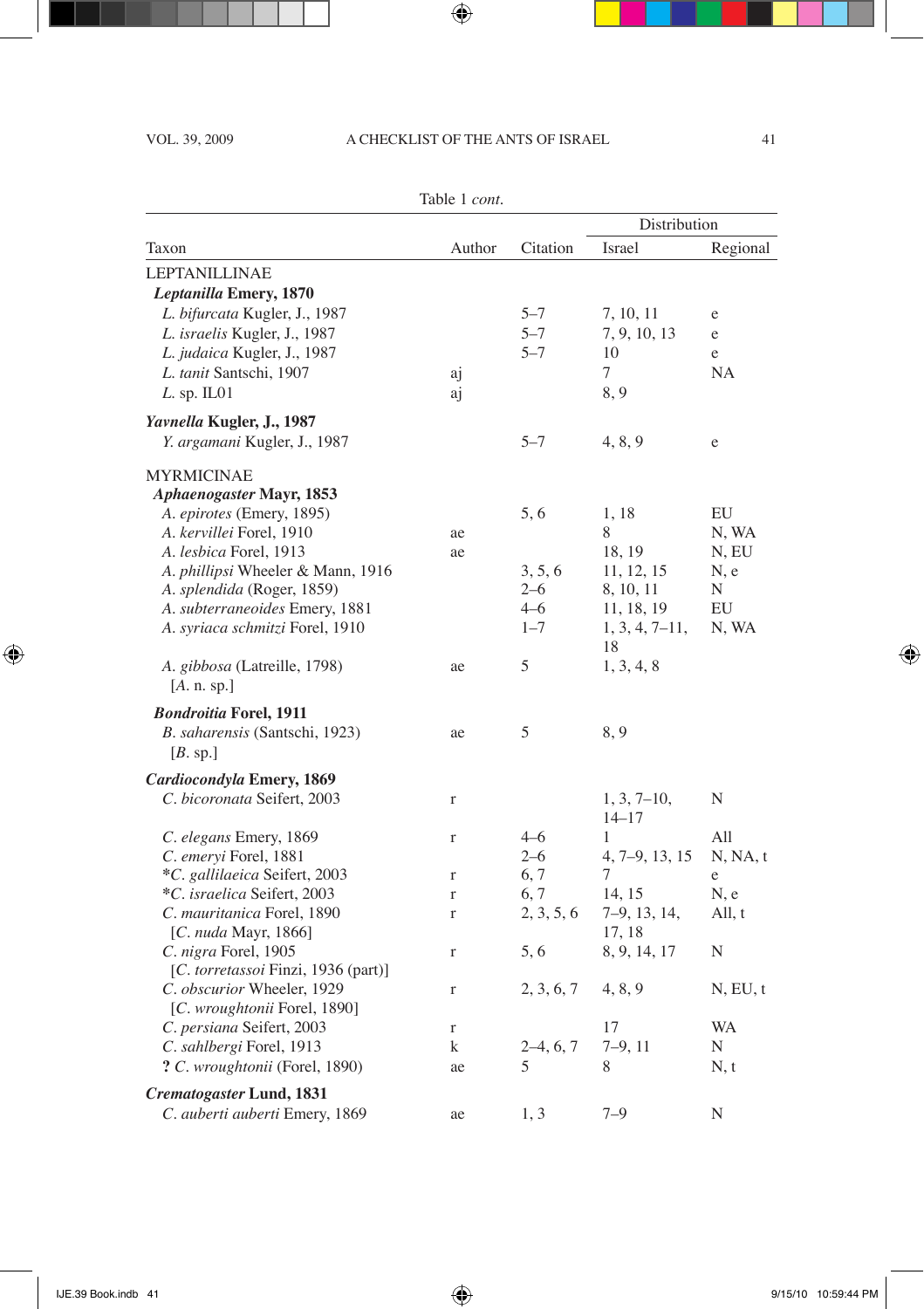# 42 M. VONSHAK AND A. IONESCU-HIRSCH Isr. J. Entomol.

 $\bigoplus$ 

|                                                                | Table 1 <i>cont</i> . |             |                             |              |
|----------------------------------------------------------------|-----------------------|-------------|-----------------------------|--------------|
|                                                                |                       |             | Distribution                |              |
| Taxon                                                          | Author                | Citation    | Israel                      | Regional     |
| C. auberti nigripes Menozzi, 1940<br>[C. antaris Forel, 1894]  | ae                    | 5           | 14, 17                      | N, NA        |
| C. inermis armatula Emery, 1926                                | $\mathbf n$           | 2, 3        | 7, 8, 11, 17                | N, e         |
| C. inermis inermis Mayr, 1862                                  |                       | 2, 3, 5, 6  | $8-10, 18$                  | N            |
| C. ionia Forel, 1911                                           |                       | 2, 3, 5, 6  | $1-3, 7, 10,$<br>11, 19     | N, EU        |
| C. jehovae jehovae Forel, 1907                                 |                       | $1 - 7$     | $1-4, 6-15, N,$<br>17, 18   | EU           |
| C. jehovae mosis Forel, 1909                                   | ae                    | 2, 3, 6, 7  | 8, 11, 13, 15               | N, e         |
| C. lorteti Forel, 1910                                         |                       | $2 - 6$     | 2, 4, 7, 9, 11              | N, EU        |
| C. sordidula (Nylander, 1849)                                  |                       | 2, 3, 5, 6  | 1, 11, 18, 19               | N            |
| C. warburgi Menozzi, 1933                                      | ae                    | 2, 3, 6, 7  | 14, 18                      | e            |
| <b>Goniomma Emery, 1895</b>                                    |                       |             |                             |              |
| G. sp. IL01 [Goniomma n. sp.]                                  | ae                    | 5, 6        | 12, 17                      |              |
| <b>Lophomyrmex Emery, 1892</b>                                 |                       |             |                             |              |
| ? L. taivane Forel, 1912<br>[L. quadrispinosus (Jerdon, 1851)] | q                     | 5, 6        | 15                          | $\mathsf{t}$ |
| Messor Forel, 1890                                             |                       |             |                             |              |
| M. aegyptiacus aegyptiacus (Emery, 1878)                       |                       | 1, 3, 5, 6  | 14, 15, 17                  | N            |
| M. aegyptiacus felah Santschi, 1923                            | ae                    | 6           | 14, 16                      | e            |
| *? M. alexandri Tohmé & Tohmé, 1981                            | ae                    | 6           | 1                           | N, EU        |
| M. arenarius arenarius (Fabricius, 1787)                       |                       | $2 - 6$     | 8, 10, 13–15,<br>17         | N            |
| M. arenarius ratus Menozzi, 1933                               | ae                    | 2, 3, 6, 7  | 10, 12, 15, 17              | $\rm e$      |
| M. concolor Santschi, 1927                                     | ae                    | 1, 3, 6     | 11, 13                      | N            |
| <i>M. dentatus Santschi, 1927</i>                              |                       | $1-3, 5-7$  | $1, 2, 7, 10-13,$<br>19     | WA           |
| M. denticulatus Santaschi, 1927                                | ae                    |             | 14                          | N            |
| M. ebeninus Santschi, 1927                                     |                       | $1 - 6$     | $5, 8-11, 13,$<br>$15 - 18$ | All          |
| <i>M. hebraeus Santschi, 1927</i>                              | ae                    | $2-4, 6, 7$ | $2-4, 7, 8, 10,$<br>11, 18  | N, e         |
| M. instabilis (Smith, F., 1858)                                | ae                    |             | 14                          | <b>WA</b>    |
| M. intermedius Santschi, 1927                                  | ae                    | 2, 3, 6     | $1, 7 - 10, 18$             | N            |
| M. maculifrons Santschi, 1927                                  | ae                    |             | 1, 11                       | N, WA        |
| M. meridionalis (André, 1883)                                  | ae                    | 1, 3, 6     | 13                          | All          |
| M. minor (André, 1883)                                         | ae                    |             | 7, 13                       | All          |
| M. orientalis (Emery, 1898)                                    |                       | $1-3, 5, 6$ | 7, 18, 19                   | N            |
| M. rufotestaceus (Foerster, 1850)                              |                       | $1-3, 5, 6$ | $11-13, 15$                 | N            |
| M. rugosus bodenheimeri Menozzi, 1933                          | ae                    | $2-4, 6, 7$ | 2, 7, 8, 13, 14             | e            |
| <i>M. rugosus rugosus</i> (André, 1881)                        |                       | $2 - 7$     | 9, 13–15, 17                | N, e         |
| *M. semirufus emeryi Santschi, 1927                            | a                     | 6,7         | 11                          | e            |

 $\bigoplus$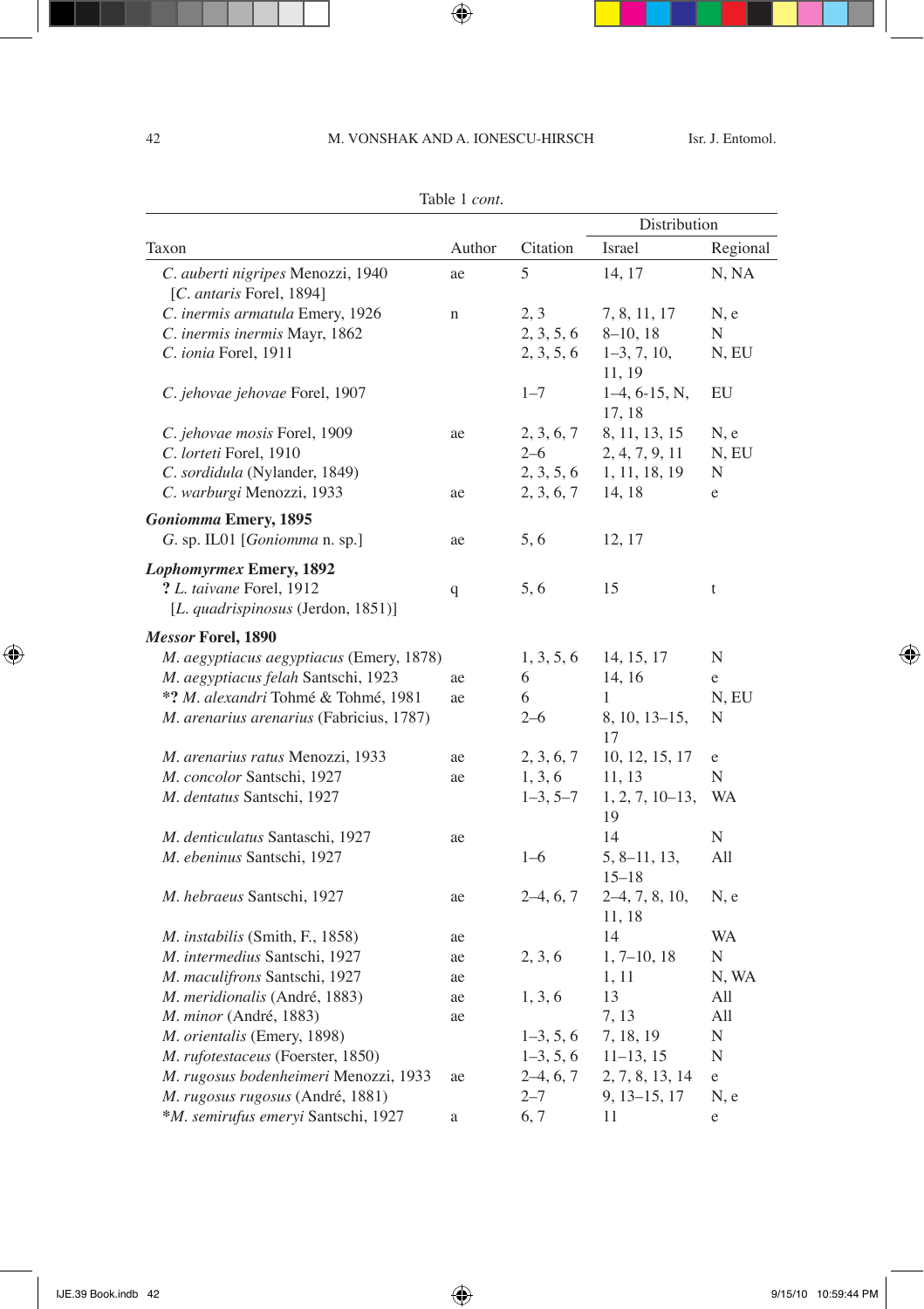# Vol. 39, 2009 a checklist of the ants of israel 43

|                                                                        |             |               | Distribution              |          |
|------------------------------------------------------------------------|-------------|---------------|---------------------------|----------|
| Taxon                                                                  | Author      | Citation      | Israel                    | Regional |
| M. semirufus semirufus (André, 1883)                                   |             | $1 - 7$       | 1, 5, 7, 8, 11,<br>18     | N        |
| M. structor (Latreille, 1798)<br>[ <i>M. muticus</i> (Nylander, 1849)] | $\mathbf c$ | 1, 5          | 1,8                       | N        |
| M. sultanus Santschi, 1917                                             |             | $2, 3, 5-7$   | 8, 11, 15                 | N, EU    |
| M. syriacus Tohmé, G., 1969                                            |             | 5,6           | 13, 14, 17                | N        |
| Monomorium Mayr, 1855                                                  |             |               |                           |          |
| M. abeillei André, 1881                                                |             | $2, 3, 5 - 7$ | 8, 9, 13-17               | N        |
| M. advena Brown & Wilson, 1957                                         |             | $2, 3, 5-7$   | 1, 4, 11, 18              | N, e     |
| *M. atomum aharonii Menozzi, 1933                                      | ae          | 2, 3, 6, 7    | 8, 9                      | e        |
| M. baal Wheeler & Mann, 1916<br>[ <i>M</i> . sp.]                      | ae          | $2 - 5$       | 4, 8, 9, 15               | N, e     |
| M. barbatulum Mayr, 1877                                               |             | 5,6           | 15, 17                    | N        |
| M. bicolor judaicum Menozzi, 1933                                      | ae          | $2-4, 6, 7$   | 4, 8, 9, 13               | N, e     |
| *M. bodenheimeri Menozzi, 1929                                         |             |               | $5 - 7$                   | N, e     |
| M. clavicorne André, 1881                                              |             | $3, 5 - 7$    | $7-9,14$                  | N, AP    |
| M. dentigerum (Roger, 1862)                                            |             | $2 - 6$       | $4, 7, 8, 11-13,$<br>15   | N        |
| <i>M. destructor</i> (Jerdon, 1851)                                    |             | $2 - 7$       | 8, 11, 13, 14             | All, t   |
| M. grassei (Tohmé & Tohmé, 1980)                                       | aj          |               | 18                        | N, e     |
| M. lameerei (Forel, 1902)                                              |             | 5,6           | 15                        | NA       |
| M. mayri Forel, 1902                                                   |             | 2, 3, 5, 6    | $1, 4, 7-9,$<br>$13 - 15$ | N, AP    |
| *? M. monomorium Bolton, 1987                                          | b           | $2-4, 6$      | 8                         | N        |
| M. niloticum niloticoides Forel, 1910                                  | ae          | $1-4, 7$      | 11, 13                    | N        |
| M. niloticum niloticum Emery, 1881                                     |             | 1, 5, 6       | 13, 14                    | N, e     |
| M. pallidum Donisthorpe, 1918                                          |             | 5, 6          | $7-9,18$                  |          |
| M. pharaonis (Linnaeus, 1758)                                          |             | 2, 3, 5, 6    | $1 - 19$                  | All, t   |
| M. phoenicum Santschi, 1927<br>$[M.$ sp.                               | ae          | $2 - 5$       | $1, 4, 7-9, 12$           | N        |
| M. sahlbergi Emery, 1898                                               |             | $2 - 7$       | $7-11, 13, 18$            | e        |
| M. salomonis (Linnaeus, 1758)<br>[M. atratum Santschi, 1912]           | ae          | 2, 3, 5, 6    | 7–9, 13, 14, 16           | All      |
| M. sommieri Emery, 1908                                                |             | 8, 9, 15, 17  |                           |          |
| M. subopacum ebraicum Menozzi, 1933                                    |             | $2, 3, 5-7$   | 4, 7, 8, 12, 13           | e        |
| M. venustum (Smith, F., 1858)                                          |             | $1 - 6$       | $1-4, 6-15, 17,$<br>18    | N, AP    |
| Myrmecina Curtis, 1829                                                 |             |               |                           |          |
| <i>M. graminicola</i> (Latreille, 1802)                                |             | 5, 6          | 1, 3, 11, 18              |          |
| <b>Nesomyrmex Wheeler, 1910</b>                                        |             |               |                           |          |
| N. angulatus Mayr, 1862                                                |             | 5, 6          | 13, 14, 17                | N        |
| Oxyopomyrmex Andre, 1881                                               |             |               |                           |          |
| O. oculatus André, 1881                                                |             | $2 - 7$       | 8, 9, 13, 15, 17 N, e     |          |

Table 1 *cont.*

 $\bigoplus$ 

 $\bigoplus$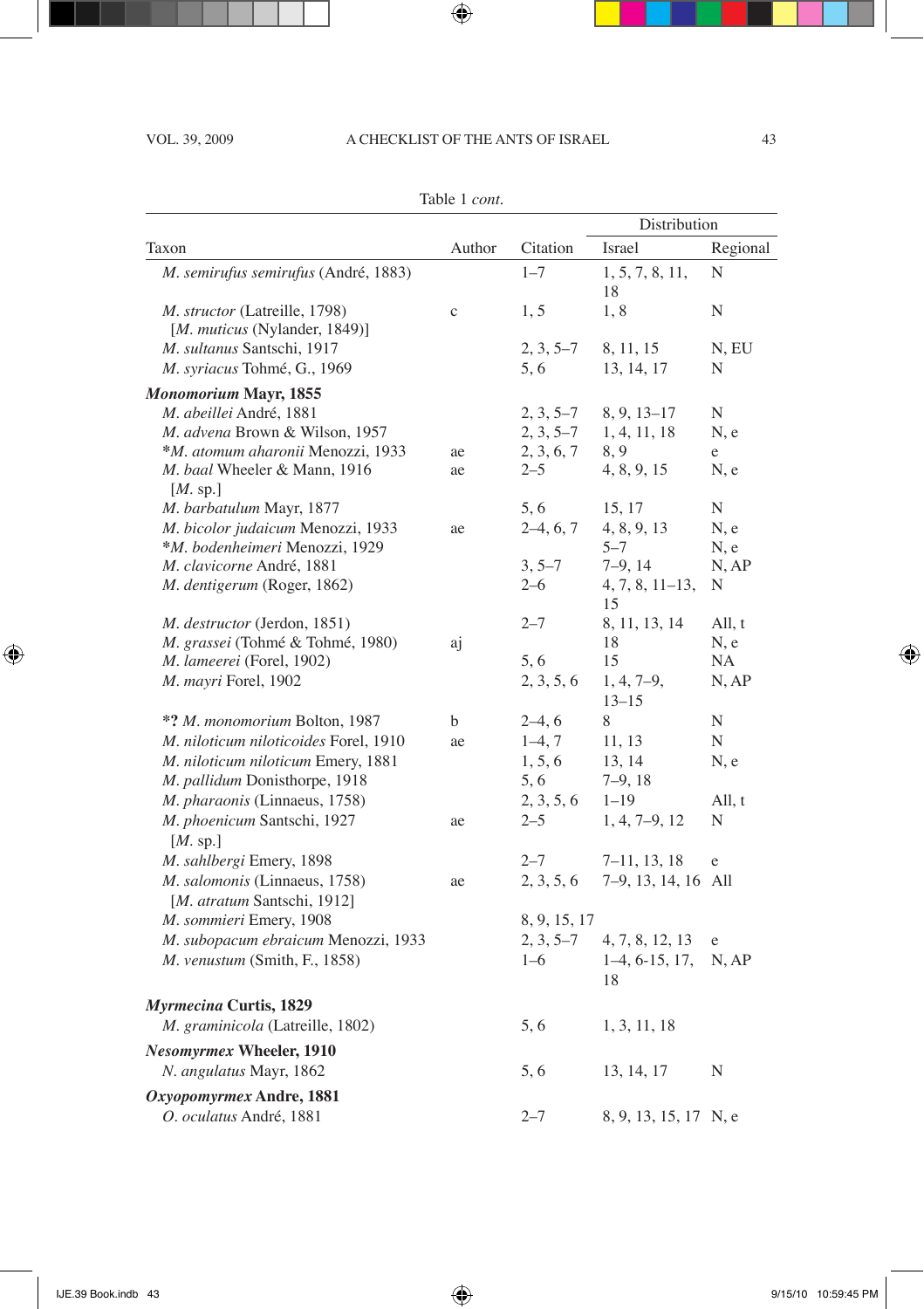$\bigoplus$ 

|                                                                      | Table 1 <i>cont</i> . |             |                      |          |
|----------------------------------------------------------------------|-----------------------|-------------|----------------------|----------|
|                                                                      |                       |             | Distribution         |          |
| Taxon                                                                | Author                | Citation    | Israel               | Regional |
| Pheidole Westwood, 1839                                              |                       |             |                      |          |
| P. jordanica Saulcy, 1874                                            | ae                    | $2-4, 6, 7$ | 11, 13               | N        |
| P. minuscula Bernard, 1953                                           | ad                    |             | 16                   | N, AP    |
| P. pallidula pallidula (Nylander, 1849)                              |                       | $1 - 6$     | $1-13, 18$           | N        |
| P. pallidula recticeps Menozzi, 1932                                 | ae                    |             | 7, 13, 14, 16,<br>17 | N, NA    |
| P. sinaitica Mayr, 1862                                              |                       | 3, 5, 6     | 8, 13, 15, 17        | All      |
| P. teneriffana Forel, 1893                                           |                       | 5, 6        | 7–9, 11, 13, 16      | All, t   |
| Pyramica Roger, 1862                                                 |                       |             |                      |          |
| P. argiola (Emery, 1869)                                             |                       | 5, 6        | $1, 7-9$             |          |
| P. membranifera (Emery, 1869)                                        |                       | 5, 6        | 8                    | N, t     |
|                                                                      |                       |             |                      |          |
| <b>Rhoptromyrmex Mayr, 1901</b><br><i>*R. schmitzi</i> (Forel, 1910) |                       | $1-3, 5-7$  | 11                   | e        |
|                                                                      |                       |             |                      |          |
| Solenopsis Westwood, 1840                                            |                       |             |                      |          |
| S. dentata Collingwood & Kugler, J., 1994 h<br>[S. sp.]              |                       | 5, 6        | 7, 9                 | e        |
| <i>S. fugax</i> (Latreille, 1798)                                    |                       | 2, 3, 5, 6  | 18, 19               | N, t     |
| <i>S. kochi</i> ? Finzi, 1936 or n. sp.<br>[S. sp.]                  | ae                    | 5, 6        | 8                    | e        |
| S. latro Forel, 1894                                                 | aj                    |             | 3                    |          |
| S. monticola Bernard, 1950                                           | aj                    |             | 19                   | EU       |
| S. orbula terniensis Forel, 1905<br>[S. orbula Emery, 1875]          | ae                    | 5, 6        | 7, 11, 13            |          |
| $S.$ sp. ILO1 [ $S.$ sp.]                                            | aj                    | 5, 6        | 7                    | N, e     |
| $S.$ sp. $IL02$                                                      | aj                    | 5,6         | 15                   |          |
| [S. santschii Forel, 1905]                                           |                       |             |                      |          |
| Stenamma Westwood, 1839                                              |                       |             |                      |          |
| <i>S. lippulum</i> (Nylander, 1849)                                  | ae                    | 5           | 1, 3, 11             | WA       |
| [S. n. sp.]                                                          |                       |             |                      |          |
| <b>Strongylognathus Mayr, 1853</b>                                   |                       |             |                      |          |
| *S. palaestinensis Menozzi, 1933                                     |                       | $2, 3, 5-7$ | 5                    | e        |
| Temnothorax Mayr, 1861                                               |                       |             |                      |          |
| T. arenarius Santschi, 1908                                          |                       | 5, 6        | $15 - 17$            | NA       |
| <i>T. bulgaricus aeolius</i> Forel, 1911                             | ae                    |             | 1                    | N        |
| T. bulgaricus bulgaricus (Forel, 1892)                               | ae                    | 5           | 7, 10, 11            | EU       |
| [ <i>Leptothorax</i> sp.]                                            |                       |             |                      |          |
| <i>T. flavispinus</i> (André, 1883)                                  |                       | $2, 3, 5-7$ | 8, 9, 13             | e        |
| T. luteus (Forel, 1874)                                              | ae                    | 2, 3        | 4, 8                 | N, EU    |
| <i>T. niger</i> (Forel, 1894)                                        | a                     | 6           | 19                   | EU       |
| T. recedens (Nylander, 1856)                                         |                       | 5, 6        | 1, 3, 9, 11          | N        |
| T. rottembergii jesus (Forel, 1913)                                  | ae                    | $2, 3, 5-7$ | 2, 6, 11, 15,        | N,e      |
| [ $L.$ jesus (Forel, 1913)]                                          |                       |             | 17, 18               |          |

 $\bigoplus$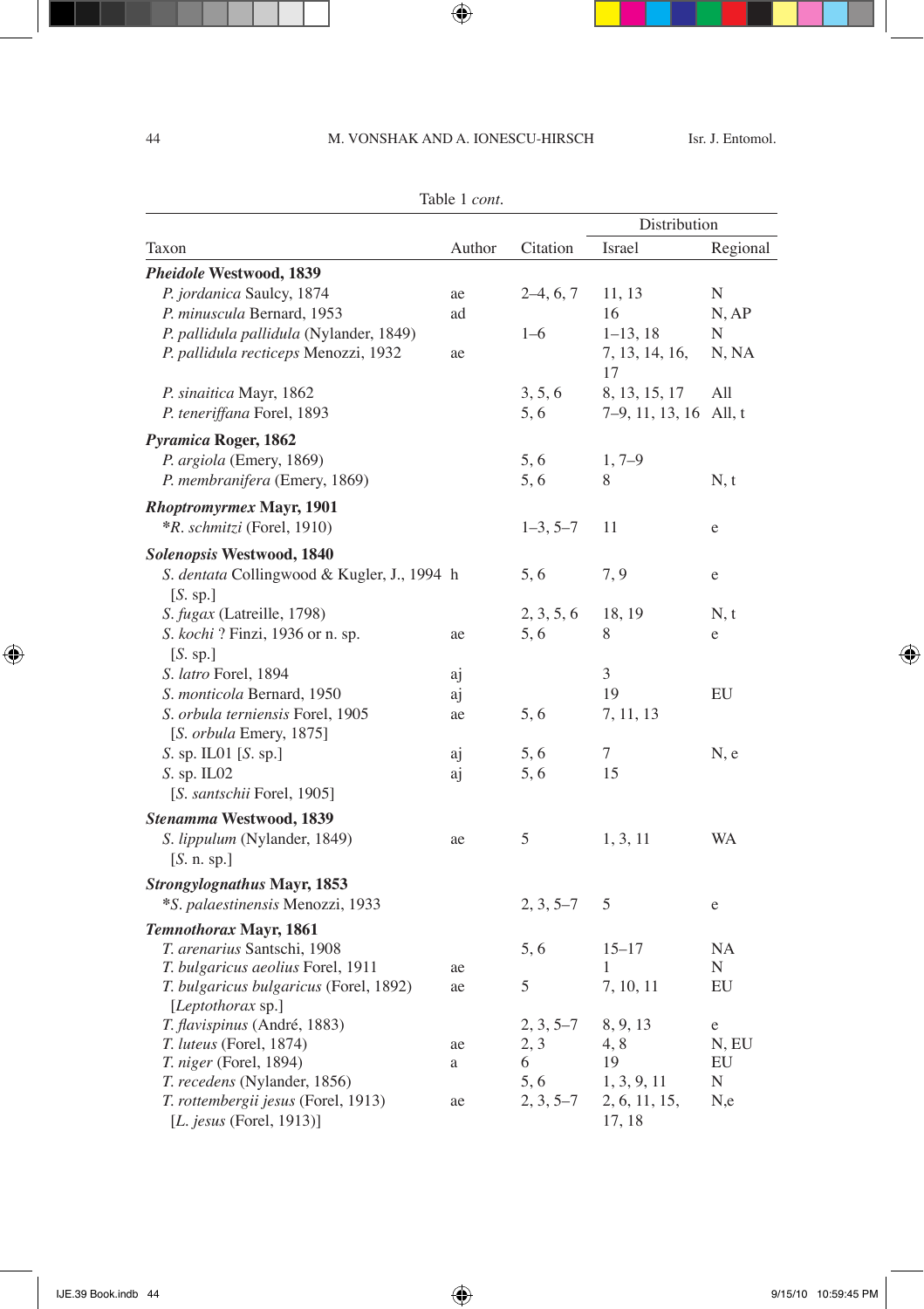# VOL. 39, 2009 A CHECKLIST OF THE ANTS OF ISRAEL 45

 $\bigoplus$ 

| Table 1 <i>cont</i> . |  |
|-----------------------|--|
|                       |  |

| Author<br>Citation<br>Israel<br>Taxon<br>T. semiruber (André, 1881)<br>$2 - 7$<br>7, 11<br>N, EU<br>7<br>T. unifasciatus (Latreille, 1798)<br>6<br>a<br>5<br>3, 8<br>T. sp. IL01 [Leptothorax sp.]<br>ae<br>5<br>T. sp. IL02 [ <i>Leptothorax</i> sp.]<br>1, 7<br>ae<br>5<br>T. sp. IL03 [Leptothorax sp.]<br>1, 3, 8, 9, 18<br>ae<br>5<br>T. sp. IL04 [Leptothorax sp.]<br>8<br>ae<br>19<br>T. sp. IL05<br>ag<br>3<br>T. sp. IL06<br>ag<br><b>Tetramorium Mayr, 1855</b><br><i>T. bicarinatum</i> (Nylander, 1846)<br>8<br>N, t<br>aj<br><i>T. davidi</i> Forel, 1911<br>$1 - 7$<br>3, 5, 7, 8, 11,<br>N<br>15<br>3, 5, 6<br>N, AP<br>T. delagoense Forel, 1894<br>T. depressiceps Menozzi, 1933<br>$2 - 7$<br>12, 13<br>N, AP<br>$2,4-6$<br>T. lanuginosum Mayr, 1870<br>$7-9, 13, 15$<br>N, t<br>T. lucidulum Menozzi, 1933<br>$2 - 6$<br>1, 4, 7, 8, 11,<br>N<br>18<br>T. meridionale Emery, 1870<br>2, 3, 5, 6<br>1, 7, 8, 11<br>N, EU<br>f<br>T. persignatum Bolton, 1995<br>$2 - 7$<br>7, 11, 18, 19<br>e<br>[T. signatum Menozzi, 1933]<br>$1 - 7$<br><i>T. punicum</i> (Smith, F., 1861)<br>$2, 7-13, 18$<br>N |  | Distribution |          |
|-------------------------------------------------------------------------------------------------------------------------------------------------------------------------------------------------------------------------------------------------------------------------------------------------------------------------------------------------------------------------------------------------------------------------------------------------------------------------------------------------------------------------------------------------------------------------------------------------------------------------------------------------------------------------------------------------------------------------------------------------------------------------------------------------------------------------------------------------------------------------------------------------------------------------------------------------------------------------------------------------------------------------------------------------------------------------------------------------------------------------|--|--------------|----------|
|                                                                                                                                                                                                                                                                                                                                                                                                                                                                                                                                                                                                                                                                                                                                                                                                                                                                                                                                                                                                                                                                                                                         |  |              | Regional |
|                                                                                                                                                                                                                                                                                                                                                                                                                                                                                                                                                                                                                                                                                                                                                                                                                                                                                                                                                                                                                                                                                                                         |  |              |          |
|                                                                                                                                                                                                                                                                                                                                                                                                                                                                                                                                                                                                                                                                                                                                                                                                                                                                                                                                                                                                                                                                                                                         |  |              |          |
|                                                                                                                                                                                                                                                                                                                                                                                                                                                                                                                                                                                                                                                                                                                                                                                                                                                                                                                                                                                                                                                                                                                         |  |              |          |
|                                                                                                                                                                                                                                                                                                                                                                                                                                                                                                                                                                                                                                                                                                                                                                                                                                                                                                                                                                                                                                                                                                                         |  |              |          |
|                                                                                                                                                                                                                                                                                                                                                                                                                                                                                                                                                                                                                                                                                                                                                                                                                                                                                                                                                                                                                                                                                                                         |  |              |          |
|                                                                                                                                                                                                                                                                                                                                                                                                                                                                                                                                                                                                                                                                                                                                                                                                                                                                                                                                                                                                                                                                                                                         |  |              |          |
|                                                                                                                                                                                                                                                                                                                                                                                                                                                                                                                                                                                                                                                                                                                                                                                                                                                                                                                                                                                                                                                                                                                         |  |              |          |
|                                                                                                                                                                                                                                                                                                                                                                                                                                                                                                                                                                                                                                                                                                                                                                                                                                                                                                                                                                                                                                                                                                                         |  |              |          |
|                                                                                                                                                                                                                                                                                                                                                                                                                                                                                                                                                                                                                                                                                                                                                                                                                                                                                                                                                                                                                                                                                                                         |  |              |          |
|                                                                                                                                                                                                                                                                                                                                                                                                                                                                                                                                                                                                                                                                                                                                                                                                                                                                                                                                                                                                                                                                                                                         |  |              |          |
|                                                                                                                                                                                                                                                                                                                                                                                                                                                                                                                                                                                                                                                                                                                                                                                                                                                                                                                                                                                                                                                                                                                         |  |              |          |
|                                                                                                                                                                                                                                                                                                                                                                                                                                                                                                                                                                                                                                                                                                                                                                                                                                                                                                                                                                                                                                                                                                                         |  |              |          |
|                                                                                                                                                                                                                                                                                                                                                                                                                                                                                                                                                                                                                                                                                                                                                                                                                                                                                                                                                                                                                                                                                                                         |  |              |          |
|                                                                                                                                                                                                                                                                                                                                                                                                                                                                                                                                                                                                                                                                                                                                                                                                                                                                                                                                                                                                                                                                                                                         |  |              |          |
|                                                                                                                                                                                                                                                                                                                                                                                                                                                                                                                                                                                                                                                                                                                                                                                                                                                                                                                                                                                                                                                                                                                         |  |              |          |
|                                                                                                                                                                                                                                                                                                                                                                                                                                                                                                                                                                                                                                                                                                                                                                                                                                                                                                                                                                                                                                                                                                                         |  |              |          |
|                                                                                                                                                                                                                                                                                                                                                                                                                                                                                                                                                                                                                                                                                                                                                                                                                                                                                                                                                                                                                                                                                                                         |  |              |          |
|                                                                                                                                                                                                                                                                                                                                                                                                                                                                                                                                                                                                                                                                                                                                                                                                                                                                                                                                                                                                                                                                                                                         |  |              |          |
|                                                                                                                                                                                                                                                                                                                                                                                                                                                                                                                                                                                                                                                                                                                                                                                                                                                                                                                                                                                                                                                                                                                         |  |              |          |
| T. sahlbergi Finzi, 1936<br>5,6<br>7, 15, 17<br>N, EU                                                                                                                                                                                                                                                                                                                                                                                                                                                                                                                                                                                                                                                                                                                                                                                                                                                                                                                                                                                                                                                                   |  |              |          |
| $1 - 7$<br>8, 11<br><i>T. schmidti</i> Forel, 1904 [ <i>T.</i> sp.]<br>N<br>ae                                                                                                                                                                                                                                                                                                                                                                                                                                                                                                                                                                                                                                                                                                                                                                                                                                                                                                                                                                                                                                          |  |              |          |
| $2 - 7$<br>13<br>T. semilaeve judas Wheeler & Mann, 1916 ae<br>e                                                                                                                                                                                                                                                                                                                                                                                                                                                                                                                                                                                                                                                                                                                                                                                                                                                                                                                                                                                                                                                        |  |              |          |
| [T. judas Wheeler & Mann, 1916]                                                                                                                                                                                                                                                                                                                                                                                                                                                                                                                                                                                                                                                                                                                                                                                                                                                                                                                                                                                                                                                                                         |  |              |          |
| T. simillimum (Smith, F., 1851)<br>2, 3, 5, 6<br>$7 - 9$<br>N, t<br>ae                                                                                                                                                                                                                                                                                                                                                                                                                                                                                                                                                                                                                                                                                                                                                                                                                                                                                                                                                                                                                                                  |  |              |          |
| $[T.$ sp.]                                                                                                                                                                                                                                                                                                                                                                                                                                                                                                                                                                                                                                                                                                                                                                                                                                                                                                                                                                                                                                                                                                              |  |              |          |
| 18<br>3, 5, 6<br>WA<br>T. striativentre Mayr, 1877                                                                                                                                                                                                                                                                                                                                                                                                                                                                                                                                                                                                                                                                                                                                                                                                                                                                                                                                                                                                                                                                      |  |              |          |
| 5, 6<br>N, AP<br>T. syriacum Emery, 1924<br>7, 11, 13, 17                                                                                                                                                                                                                                                                                                                                                                                                                                                                                                                                                                                                                                                                                                                                                                                                                                                                                                                                                                                                                                                               |  |              |          |
| <i>T. taueret</i> Bolton, 1995<br>5, 6<br>$11 - 13$<br>N, e<br>ae                                                                                                                                                                                                                                                                                                                                                                                                                                                                                                                                                                                                                                                                                                                                                                                                                                                                                                                                                                                                                                                       |  |              |          |
| [T. caespitum (Linne, 1758)]                                                                                                                                                                                                                                                                                                                                                                                                                                                                                                                                                                                                                                                                                                                                                                                                                                                                                                                                                                                                                                                                                            |  |              |          |
| T. sp. IL01 [T. sp.]<br>af<br>5, 6<br>13                                                                                                                                                                                                                                                                                                                                                                                                                                                                                                                                                                                                                                                                                                                                                                                                                                                                                                                                                                                                                                                                                |  |              |          |
| $T.$ sp. $ILO2$<br>6<br>7<br>t                                                                                                                                                                                                                                                                                                                                                                                                                                                                                                                                                                                                                                                                                                                                                                                                                                                                                                                                                                                                                                                                                          |  |              |          |
| 1<br>T. sp. IL03 [T. sp.]<br>af<br>5, 6                                                                                                                                                                                                                                                                                                                                                                                                                                                                                                                                                                                                                                                                                                                                                                                                                                                                                                                                                                                                                                                                                 |  |              |          |
| Wasmannia Forel, 1893                                                                                                                                                                                                                                                                                                                                                                                                                                                                                                                                                                                                                                                                                                                                                                                                                                                                                                                                                                                                                                                                                                   |  |              |          |
| 6<br>$1, 4, 7-9, 14$<br>W. auropunctata (Roger, 1863)<br>t<br>$\mathbf S$                                                                                                                                                                                                                                                                                                                                                                                                                                                                                                                                                                                                                                                                                                                                                                                                                                                                                                                                                                                                                                               |  |              |          |
| <b>PONERINAE</b>                                                                                                                                                                                                                                                                                                                                                                                                                                                                                                                                                                                                                                                                                                                                                                                                                                                                                                                                                                                                                                                                                                        |  |              |          |
| <b>Anochetus Mayr, 1861</b>                                                                                                                                                                                                                                                                                                                                                                                                                                                                                                                                                                                                                                                                                                                                                                                                                                                                                                                                                                                                                                                                                             |  |              |          |
| A. bytinskii Kugler & Ionescu, 2007<br>5, 6<br>$1-3, 5, 12$<br>e<br>m                                                                                                                                                                                                                                                                                                                                                                                                                                                                                                                                                                                                                                                                                                                                                                                                                                                                                                                                                                                                                                                   |  |              |          |
| [A. n. sp.]                                                                                                                                                                                                                                                                                                                                                                                                                                                                                                                                                                                                                                                                                                                                                                                                                                                                                                                                                                                                                                                                                                             |  |              |          |
| <i>Cryptopone Emery, 1893</i>                                                                                                                                                                                                                                                                                                                                                                                                                                                                                                                                                                                                                                                                                                                                                                                                                                                                                                                                                                                                                                                                                           |  |              |          |
| *? C. ochracea (Mayr, 1855)<br>7,8<br>N<br>ab                                                                                                                                                                                                                                                                                                                                                                                                                                                                                                                                                                                                                                                                                                                                                                                                                                                                                                                                                                                                                                                                           |  |              |          |

 $\bigoplus$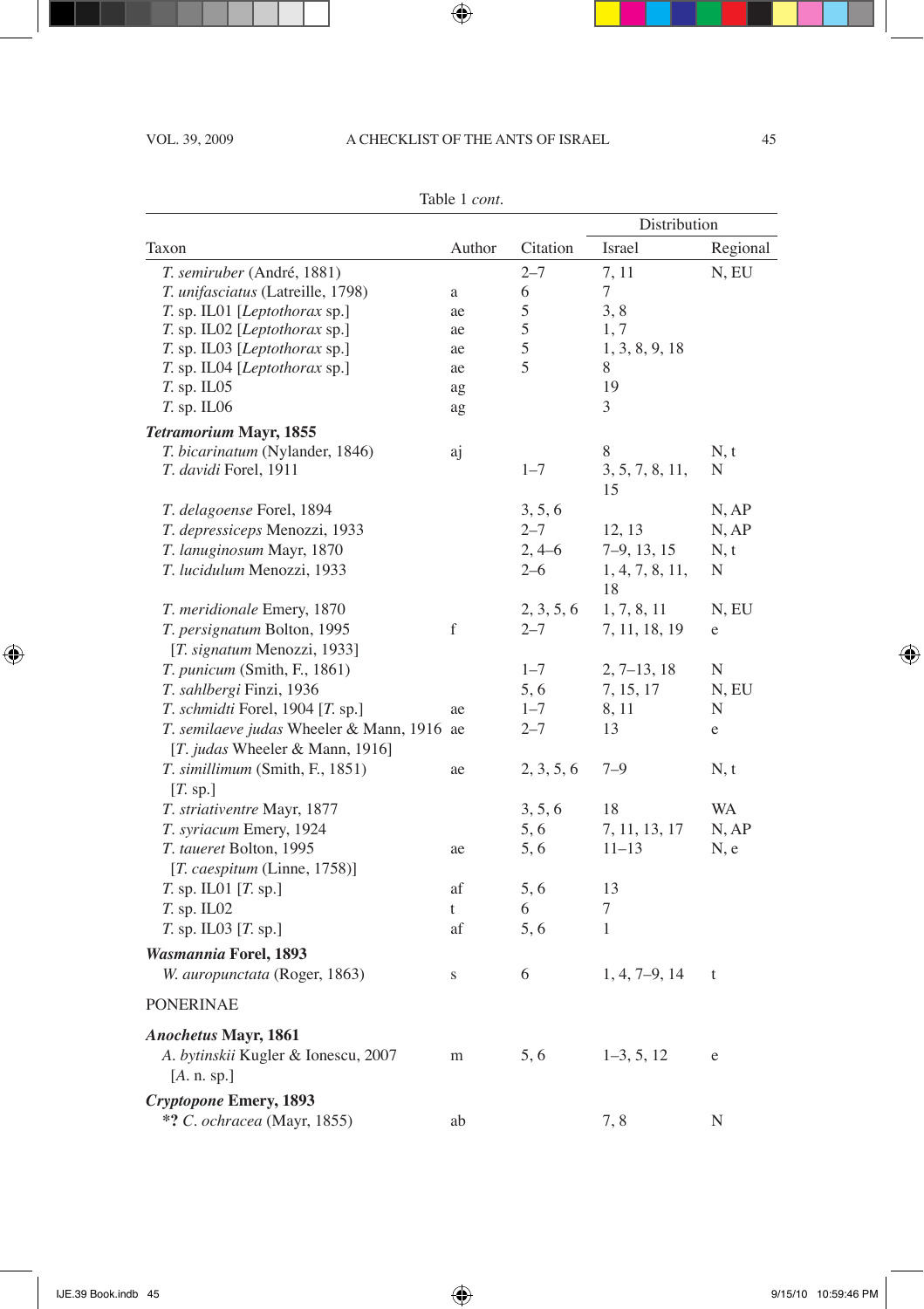$\bigoplus$ 

|                                          | Table 1 <i>cont</i> . |            |                      |          |
|------------------------------------------|-----------------------|------------|----------------------|----------|
|                                          |                       |            | Distribution         |          |
| Taxon                                    | Author                | Citation   | Israel               | Regional |
| <b>Emeryopone Forel, 1912</b>            |                       |            |                      |          |
| * <i>E. loebli</i> (Baroni Urbani, 1975) |                       | $5 - 7$    | 7                    | N, AP    |
| Hypoponera Santschi, 1938                |                       |            |                      |          |
| H. abeillei (André, 1881)                |                       | 5, 6       | 7,9                  | N        |
| H. eduardi (Forel, 1894)                 |                       |            | $3, 5, 6$ 1-3, 7, 18 | N        |
| H. punctatissima (Roger, 1859)           |                       | 5, 6       | 3, 7, 9              | All, $t$ |
| H. ragusai ragusai (Emery, 1894)         | ae                    |            | 8                    | N        |
| H. ragusai santschi (Emery, 1909)        | ae                    | 2, 3, 5, 6 | 7, 8, 13             | N        |
| [ $H.$ santschii (Emery, 1909)]          |                       |            |                      |          |
| H. sp. IL01 [H. sp.]                     | ac                    | 5          | 1                    |          |
| Pachycondyla Smith, F., 1858             |                       |            |                      |          |
| P. darwinii (Forel, 1893)                | ae                    | 5,6        | 7                    | t        |
| [P. testacea (Motschoulsky, 1863)]       |                       |            |                      |          |
| Ponera Latreille, 1804                   |                       |            |                      |          |
| P. coarctata (Latreille, 1802)           |                       | 5,6        | 1                    |          |
| <b>PROCERATIINAE</b>                     |                       |            |                      |          |
| <b>Proceratium Roger, 1863</b>           |                       |            |                      |          |
| P. galilaeum De Andrade, 2003            | d                     | $5 - 7$    | 1                    | e        |
| [P. arnoldi Forel, 1913]                 |                       |            |                      |          |
| P. melinum (Roger, 1860)                 |                       | 5,6        | 18                   |          |
| PSEUDOMYRMECINAE                         |                       |            |                      |          |
| Tetraponera Smith, 1852                  |                       |            |                      |          |
| T. ambigua (Emery, 1895)                 | u                     | 5, 6       | 7, 14, 16            | N        |
| [T. bifoveolata Mayr, 1895]              |                       |            |                      |          |

Table 2

| Number of genera, species and subspecies in the subfamilies of the ants of Israel |  |
|-----------------------------------------------------------------------------------|--|
|-----------------------------------------------------------------------------------|--|

| Subfamily             | Number of genera | Number of species and subspecies |
|-----------------------|------------------|----------------------------------|
| <b>MYRMICINAE</b>     | 20               | 138                              |
| <b>FORMICINAE</b>     | 9                | 69                               |
| <b>PONERINAE</b>      | h                | 11                               |
| <b>DOLICHODERINAE</b> |                  | 6                                |
| <b>LEPTANILLINAE</b>  |                  | 6                                |
| <b>AMBLYOPONINAE</b>  |                  |                                  |
| <b>CERAPACHYINAE</b>  |                  |                                  |
| <b>DORYLINAE</b>      |                  |                                  |
| <b>PROCERATIINAE</b>  |                  |                                  |
| <b>AENICTINAE</b>     |                  |                                  |
| PSEUDOMYRMECINAE      |                  |                                  |
| Total                 | 46               | 241                              |

 $\bigoplus$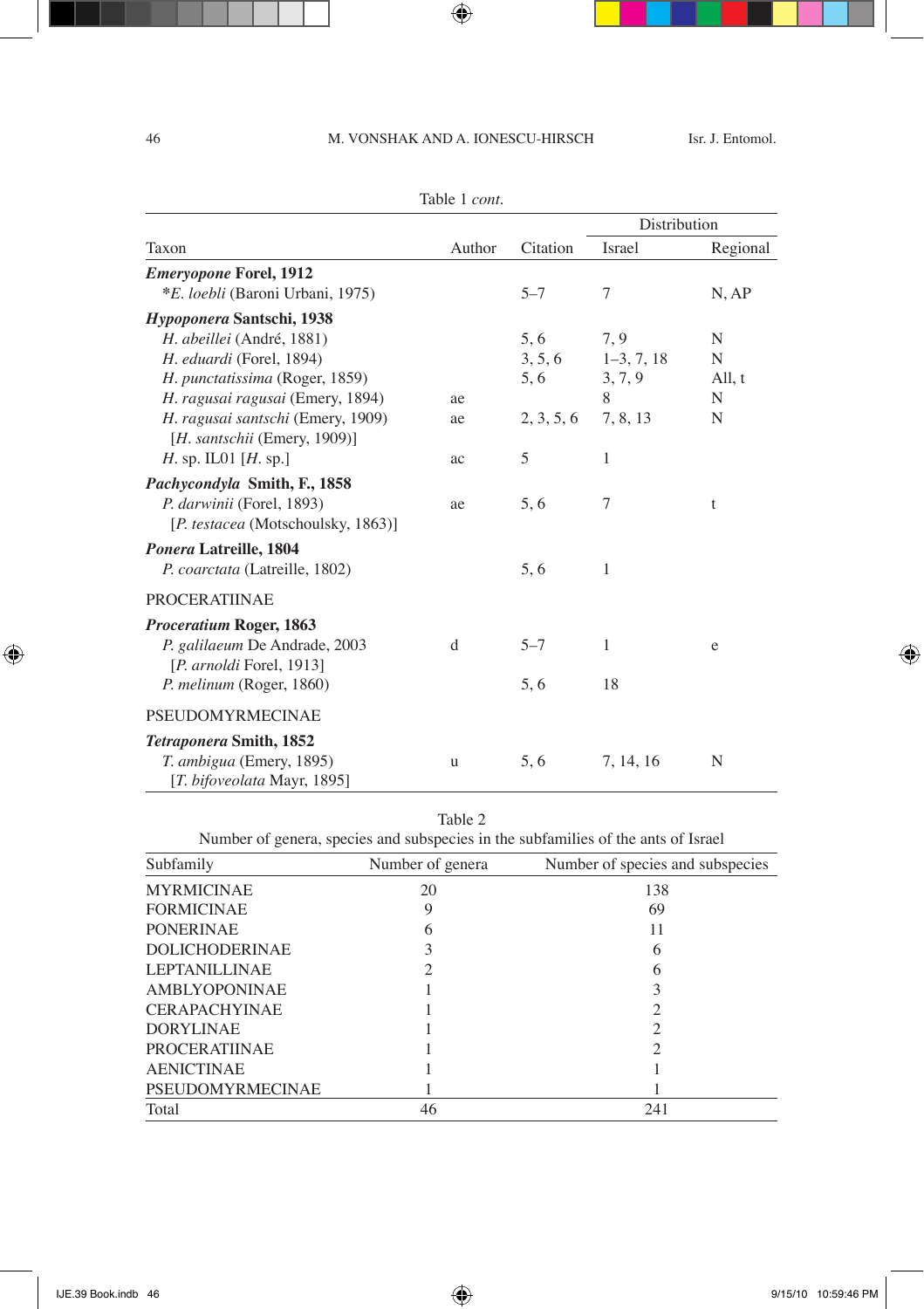*Cataglyphis* sp. IL01, collected in the Dead Sea area and central Negev, fits Emery's (1906) original description of *C. luteus* (Pisarski, 1967), a junior synonym of *C. lividus* in Radchenko (1997), but differs significantly from *lividus* by the distinctly longer scape, narrower head, and higher petiolar node at equal body size. Clarification of the taxonomic status of this species is pending the examination of the types.

*Cataglyphis* sp. IL02 near *nodus* (Brullé, 1833) was identified by Kugler as variety *drusa* Santschi, 1929 (unavailable name in Agosti, 1990). The species was collected in the Upper Galilee, Carmel Ridge, and Judean Hills. This species differs from *C. savignyi* and *C*. sp. IL04 by the presence of erect hairs on the propodeum dorsum, and the legs being of the same color as the mesosoma pleura as opposed to the legs being darker than pleura in *C. savignyi* and *C*. sp. IL04. The species is still undescribed.

*Cataglyphis* sp. IL03 differs from *C. altisquamis* by the higher petiole and red color of the head and mesosoma. This is a widely distributed species throughout the northern coastal plain and Galilee that was reported in Kugler (1988) as new, although it has not yet been described.

*Cataglyphis* sp. IL04 was considered to be a new species by D. Agosti, and it differs from the similar *C.savignyi* by the lower propodeum, brighter color, and its distribution and ecology (D. Agosti, personal communication). It is widely distributed in the Galilee and northern Jordan Valley. However, to the best of our knowledge, it is still undescribed.

*Goniomma* sp. IL01 was reported in Kugler (1988) as a new species. The shape of its head and mesosoma, and the mesosoma sculpture, length, and vertical orientation of the propodeal spines are similar to those of *G*. *punicum* (Forel, 1907), from which it differs by its larger size, propodeal spines subparallel vs. distinctly divergent, broader, postpetiole, and the coarse sculpture of the head. Status still unclear.

*Hypoponera* sp. IL01 from the Hula differs from *H. punctatissima* by a frontal furrow that is broadened posteriorly, a slightly more elongated head, and a thicker petiole node; it could not be identified with certainty (W.L. Brown, personal communication). The species has unclear status.

*Lasius* sp. BARB (SMNG) refers to *L. lasioides* var. *barbarus* Santschi 1931, a variety that should be elevated to species rank (B. Seifert, personal communication). The species was collected in the Upper Galilee and Judean Hills.

*Lasius* sp. ISRA (SMNG) is an undescribed species of the *L*. *turcicus* Santschi complex that was collected in the Upper Galilee and the Golan Heights.

*Leptanilla* sp. IL01 was collected from the central and southern coastal plain. Its size and the shape of gonapophyses shield are similar to those of *L. minuscula* Santschi, but the two differ in the morphology of the antenna and petiole that are similar in *L*. sp. IL01 to those of *L. israelis*. A description of this new species is in preparation.

*Solenopsis* sp. IL01, collected from Ginosar, is similar to *S*. *orbula* from Palmyra, Syria, described by Tohmé and Tohmé (1980b). The worker differs from *S*. *orbula* (Corsica, Israel, and Algeria) in the head being distinctly more elongated, eye larger, and petiole node round in dorsal view. According to measurements by Tohmé and Tohmé (1980b), the gyne from Palmyra is much larger than the *S*. *orbula* gyne from Corsica and Israel examined by us. The status of this species is unclear.

◈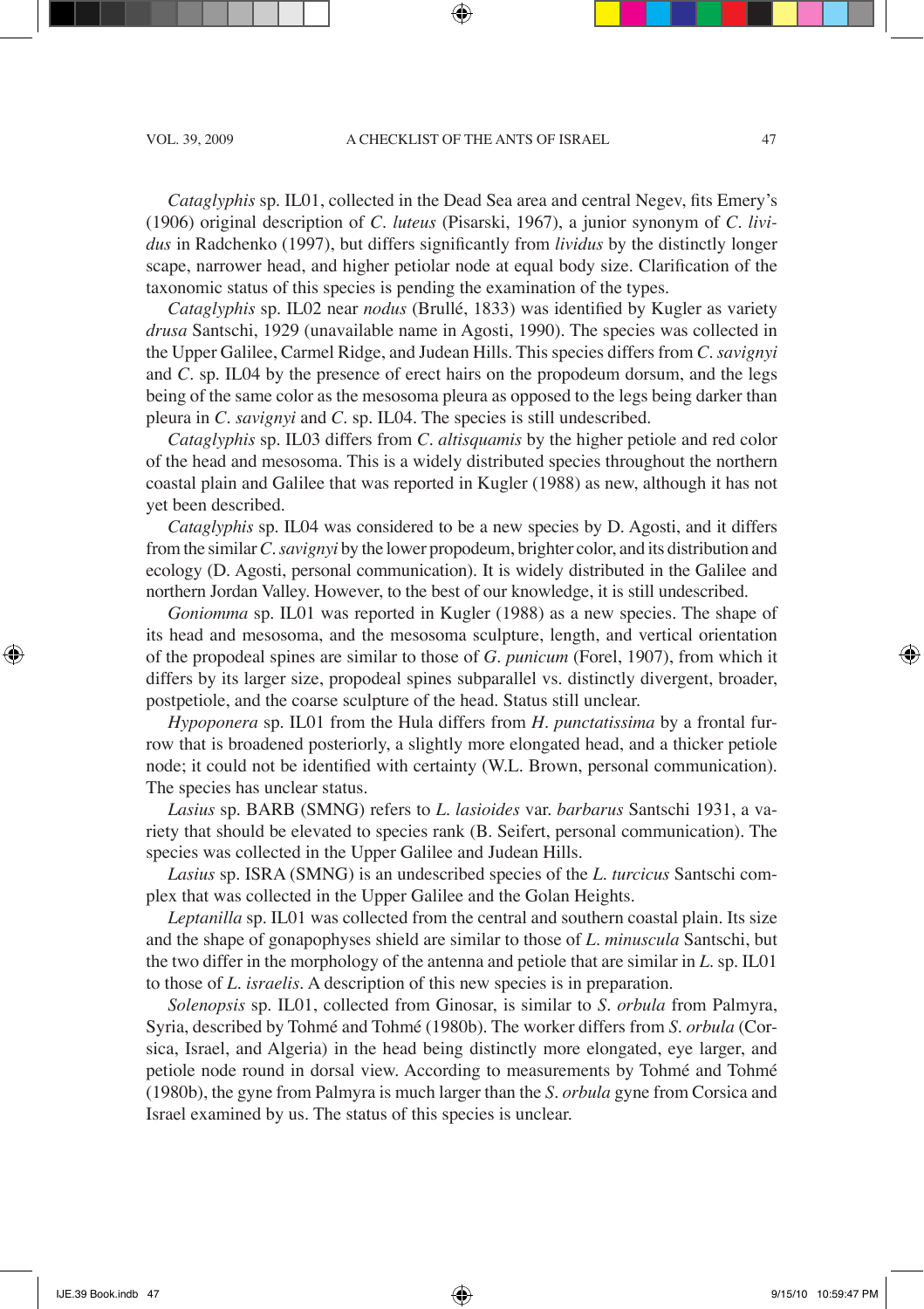*Solenopsis* sp. IL02 was collected in Nahal Sekher only once. It was misidentified by Kugler (1988) as *S. santschii*, from which it differs by the lack of eyes and by the shape of the head that is more elongated. Its status remains unclear.

The identification of four *Temnothorax* species (sp. IL01–IL04) is in progress (A. Schultz, personal communication). Two *Temnothorax* specimens, *Temnothorax* sp. IL05 and *Temnothorax* sp. IL06, were labeled "n. sp." by A. Schultz, but the formal description awaits collection of more material (A. Schultz, personal communication).

*Tetramorium* sp. IL01, which was collected in Jerusalem, is similar to *T. schmidti* in sculpture and color, but is smaller and has disproportionally shorter propodeal teeth. It was considered by B. Poldi (personal communication) to be a new species belonging to the *T. caespitum* (L.) complex. Its status remains unclear.

*Tetramorium* sp. IL02 belongs to the *T. simillimum* species group, but differs from *T. delagoense* and *T. simillimum* by the presence of projecting hairs on the gena, one above and one below the eye. It was collected in the rift valley, from Lake Kinneret to the northern 'Arava. Status unclear.

*Tetramorium* sp. IL03, collected in Nahal Poleg, is similar to *T. meridionale*, from which it differs by the head being finely striate longitudinally, without transverse striae posteriorly, petiolar, and post-petiolar node, and with a smooth and shiny dorsal surface, and short propodeal teeth. It was considered by B. Poldi (personal communication) to be a new species distinct from *T. davidi* and *T. meridionale*, but remained undescribed and its status is unclear.

## **Taxa included in the checklist that were not examined**

The occurrence in Israel of nine species marked with "\* ?" in Table 1 has not been verified. Of these, eight species (*Camponotus baldaccii*, *C. interjectus*, *C. xerxes*, *Lasius brunneus*, *Messor alexandri*, *Monomorium monomorium*, *Paratrechina vividula*, and *Tapinoma erraticum*) were reported from Israel in the literature but no relevant specimens were located by us. *Cryptopone ochracea* (one series of alates) is listed in the TAUI records, but no specimens could be located in the TAUI or PPIS collections. Because all of these taxa were reported from neighboring countries (Table 1), their presence in Israel is considered likely, except for *L. brunneus* that was reported by André (1881) from the port of Jaffa but is an unlikely inhabitant of coastal plains (Tohmé, 1969). This record is retained in the list but examination of the original material is needed to confirm it.

## **Problematic records**

*Cardiocondyla wroughtonii* (a series of workers from Tel Aviv) and *Lophomyrmex taivane* (one worker from Kurnub), marked "?" in Table 1, are considered here as accidental introductions that probably did not establish, since no additional material was collected.

## **Excluded taxa**

*Aphaenogaster pallida cypriotes*, recorded by Ofer et al., 1978, refers to misidentified *A*. *subterraneoides*. The recorded material was examined by us.

◈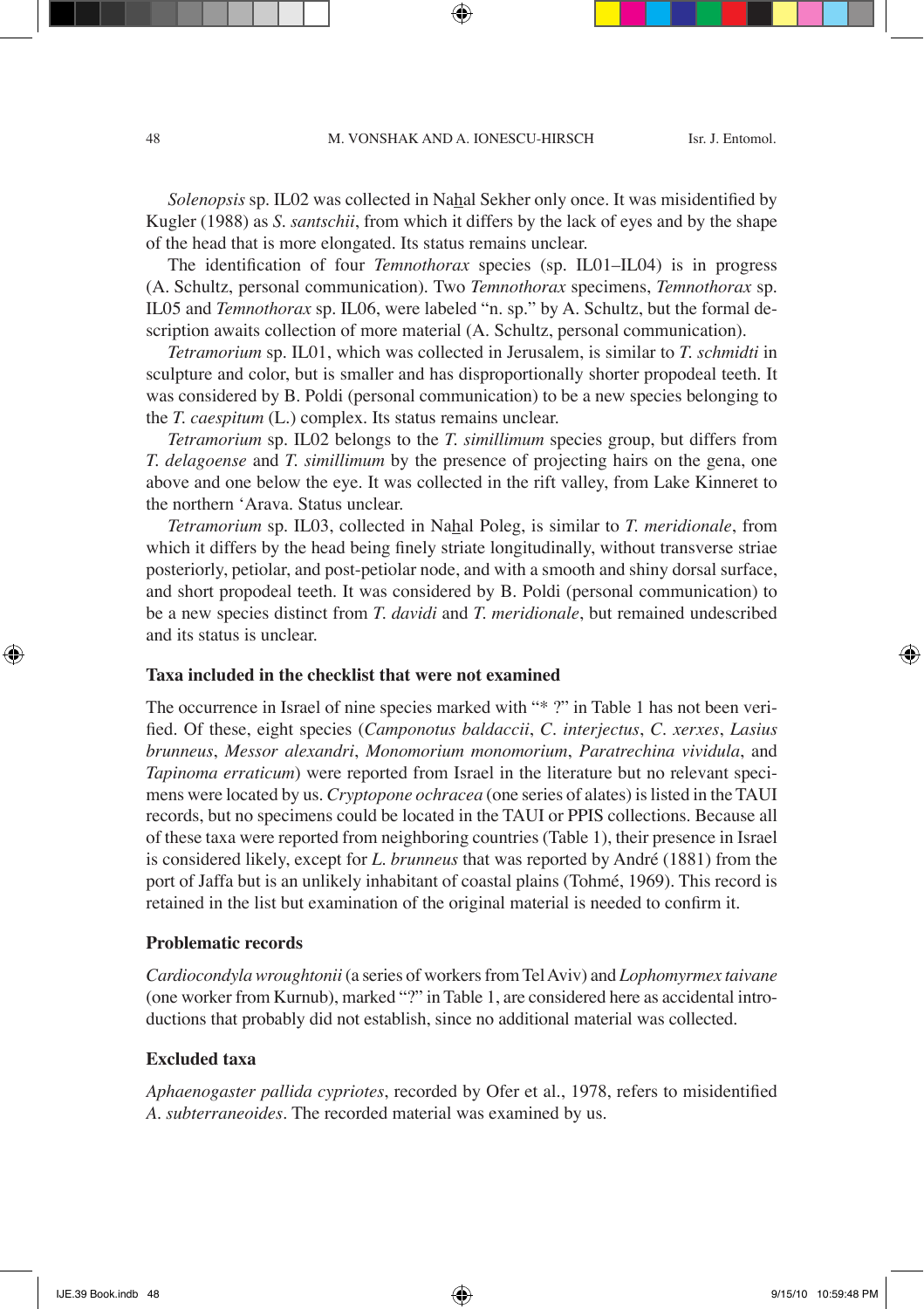*Camponotus alibaba*, nomen nudum in Ofer et al. (1978) refers to misidentified *C*. *jaliensis*. The recorded material was examined by us.

*Dorylus affinis* in Bytinski-Salz (1953) and Taylor (2007) refers to misidentified *D*. *fulvus*. The material from Israel was examined.

*Formica schardj* Forskål (in Agosti and Johnson, 2005) refers to a record from Yemen (Forskål, 1775, p. 23), not Israel, as already shown by Emery (1892).

*Tetramorium spinulosum*, nomen nudum in Ofer et al. (1978) refers to misidentified *T*. *syriacum*. The recorded material was examined by us.

# **Geographic distribution**

Of the 241 taxa listed in Table 1, 157 that are marked with an "N" in the "Distribution: Regional" column were also reported from neighboring countries, whereas 24 of them are known only from Israel, Lebanon, Syria, Jordan, and/or Egypt. These 24 taxa, as well as 25 taxa that are known from Israel alone, are considered endemic to this region and marked "e" in the "Distribution: Regional" column in Table 1. The 49 endemic taxa comprise about 20% of all taxa in Table 1, a figure similar to the degree of endemism found in freshwater fish in Israel, and much higher than that of other Israeli vertebrates (Tchernov, 1988) and beetles (V. Chikatunov, personal communication).

Israel shares 170 species with Europe, western Asia, and North Africa. *Bondroitia saharensis*, known from the Nigerian Sahel, is the single, non-tramp species found in Israel that has not been reported (yet) from the above-mentioned geographic regions.

Among the species shared between Israel, Europe, western Asia, and North Africa, 15 species are reported from all of these geographic regions. They are marked "All" in the "Distribution: Regional" column in Table 1. However, only nine of these species are non-tramp species, and of them only two (*Cardiocondyla elegans* and *Monomorium salomonis*) are distributed from the Iberian Peninsula to Iran, and two (*Messor minor* and *Pheidole sinaitica*) from Morocco to Iran.

Ninety-three species are shared with Europe, of which six species are reported only from Israel and Europe and 15 also from countries adjacent to Israel. Of the 21 species marked "EU" in the "Distribution: Regional" column in Table 1, only *Solenopsis monticola*, *Tetramorium meridionale*, and *Temnothorax niger* also occur in the Iberian Peninsula, and only *Camponotus dalmaticus* occurs in central Europe.

Israel shares 112 species with western Asia: 75 with western Asia, excluding the Arabian Peninsula, and 71 with the Arabian Peninsula. Among the 16 taxa that are shared with western Asia, excluding the Arabian Peninsula (marked "WA" in the "Distribution: Regional" column in Table 1), two groups can be distinguished according to their distribution. One group comprises species reported from Anatolia, Transcaucasia, and/or "Kurdistan" (*Camponotus cilicicus*, *C. festai*, *C. kurdistanicus*, *Cataglyphis altisquamis*, *Cerapachys piochardi*, *Stenamma lippulum*, and *Temnothorax bulgaricus aeolius*) that were collected only in northern regions of Israel. The second group comprises species reported from Iran and/or Afghanistan (*Camponotus interjectus*, *C. turkestanus*, *Cardiocondyla persiana*, and *Paratrechina sindbadi*) that are distributed in Israel,

◈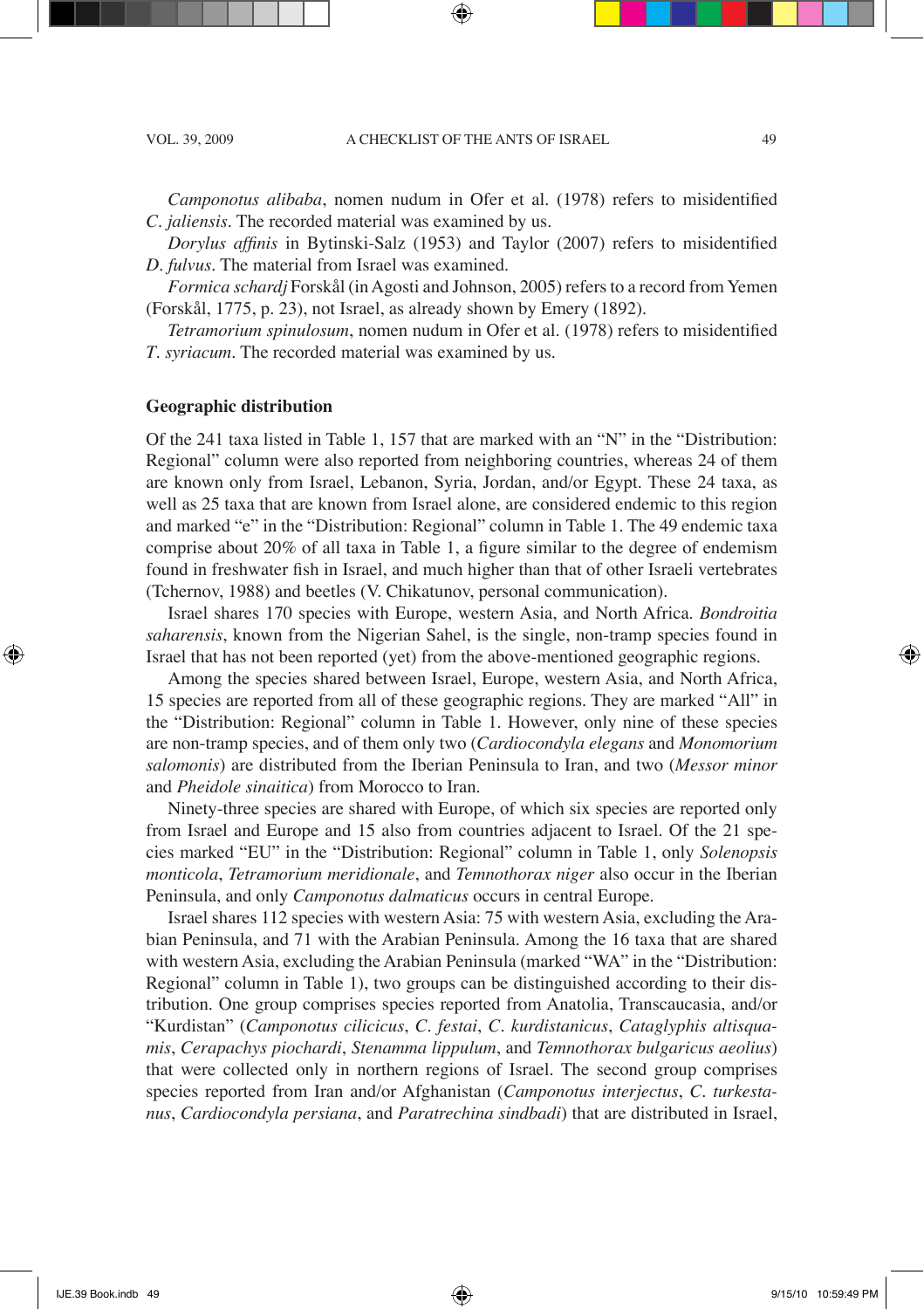mostly in the Irano–Turanian region, from the Jordan Valley to the Negev. Of the 17 species exclusively shared with the Arabian Peninsula (marked "AP" in the "Distribution: Regional" column in Table 1), *Emeryopone loebli* is known only from northern Israel (Galilee) and Saudi Arabia, whereas the other 16 species were reported from adjacent countries as well, but not from western North Africa. Some of these species (*Cataglyphis holgerseni*, *C. isis*, and *C. sabulosus*) are restricted to Israel, Sinai, and the Arabian Peninsula, whereas others (*Cataglyphis acutinodis* and *Lepisiota gracilicornis*) extend southwards into the Afrotropical region. The species *L. canescens*, *L. obtusa*, *Pheidole minuscula*, and *Tetramorium delagoense* have a wider Afrotropical/Sahel distribution, with a northern boundary in Israel.

One hundred-sixteen species from Israel are also reported from northern Africa. Of the 9 species uniquely shared with western North Africa (excluding Egypt), marked "NA" in the "Distribution: Regional" column in Table 1, 6 are eremic (Kugler, 1988): *Cataglyphis bombycinus*, *Crematogaster auberti nigripes*, *Monomorium lameerei*, *Pheidole pallidula recticeps*, *Solenopsis* sp. IL02 and *Temnothorax arenarius*. They are distributed in Israel in the Negev and the 'Arava Valley (Kugler, 1988).

As noted by Kugler (1988), Israel has a relatively high number of tropical species. Twelve tropical non-tramp species are reported from Israel in this study. Additionally, we note that the endemic *Aenictus* sp. IL01, *Anochetus bytinskii*, *Aphaenogaster phillipsi, Proceratium galilaeum*, and *Dorylus fulvus ruficeps* show clear affinities to Afrotropical species.

Nineteen tramp species are marked "t" in the "Distribution: Regional" column in Table 1. Most of these are of Palaearctic or Afrotropical origin. A few of these species were collected only infrequently, and therefore their present status in Israel is unclear (*Cardiocondyla wroughtonii*, *Lophomyrmex taivane*, and *Pachycondyla darwinii*). Other species are probably well established, currently having a localized distribution (e.g., *Cerapachys longitarsus*, *Pyramica membranifera*, *Tetramorium bicarinatum*), or are already widespread (e.g., *Cardiocondyla emeryi*, *C. obscurior*, *Paratrechina longicornis*). Although for most species there are no additional data regarding their presence in Israel, there is one tramp species for which more information is available: the newly-discovered little fire ant (*Wasmannia auropunctata*) was found to have a negative impact on the local ant fauna, as well as on the abundance of spider and beetle species, in addition to being a nuisance to humans (Vonshak et al., 2010).

## **Further work**

The provisional nature of the present checklist derives not only from uncertainty resulting from a relatively large number of taxa that were not examined, but also from the lack of relevant revisions. All the subspecies require revision. For example, Kugler (1988, and personal communication) considered the following subspecies to be color varieties of the nominal species: *Cataglyphis bombycinus sinaiticus*, *Crematogaster inermis armatula*, *C. jehovae mosis*, *Dorylus fulvus ruficeps*, *Messor aegyptiacus fellah*, and *M. semirufus emeryi*. He also considered *Pheidole jordanica* as a subspecies of *P. sinaitica*, and *Mes-*

◈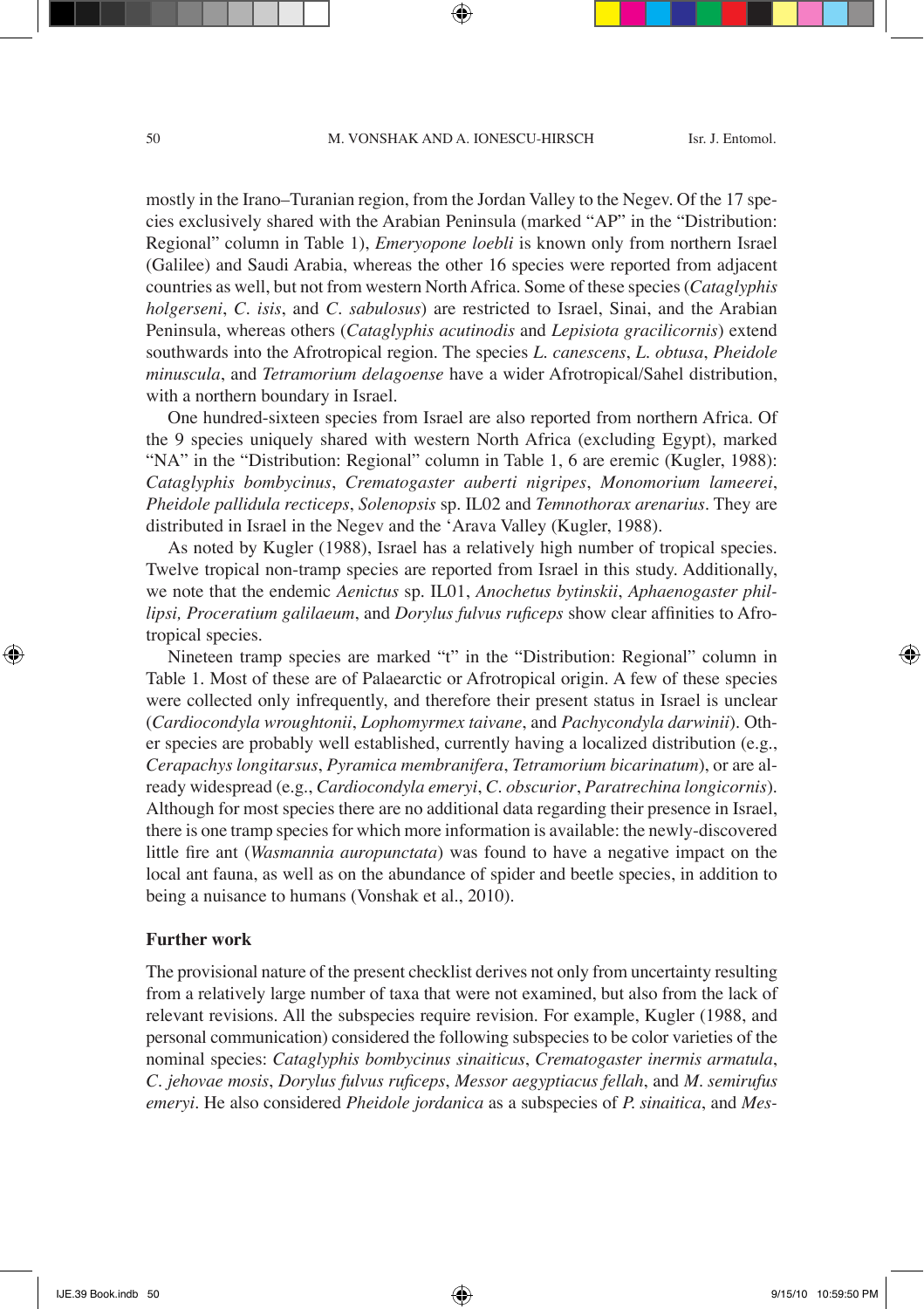#### VOL. 39, 2009 **a** checklist of the ants of israel 51

*sor concolor*, *M*. *hebraeus*, *M*. *intermedius*, and *M*. *maculifrons* as color varieties of *M*. *semirufus* (Kugler, 1988). Conversely, Kugler (1988, and personal communication) considered the following subspecies as valid species, *Crematogaster auberti nigripes*, *Hypoponera ragusai santschi*, *Lepisiota frauenfeldi aegiptiaca* (see also Taylor, 2007), *Messor arenarius ratus*, *M*. *rugosus bodenheimeri*, *Monomorium niloticum niloticoides*, *Pheidole pallidula recticeps* (see also Taylor, 2007), *Plagiolepis pallescens isis*, *Tetramorium semilaeve judas*, *Temnothorax bulgaricus aeolius*, and *T. rottembergii jesus*, as well as *Camponotus aethiops concavus* Forel and *C*. *gestroi creticus* Forel.

Figure 1 illustrates the uneven sampling effort of ants in Israel, with large differences in numbers of species collected in adjacent regions. The TAUI collection still contains unsorted ant material, probably including new species that await study. Moreover, although Kugler (1988) added to the list many species with a cryptic lifestyle, we assume that additional such species remain to be found, particularly with the use of more suitable collecting methods, including soil-sifting techniques such as Berlese funnels or Winkler extractions of soil litter.

# **Acknowledgments**

We thank Dr. A. Freidberg for his encouragement and support in all stages of the work leading to this article; A. Shlagman for providing us with the species list he composed together with Prof. J. Kugler; Dr. L. Davis, Dr. X. Espadaler, Dr. B. Seifert, and Dr. B. Taylor for identifications; and the following curators for loaning specimens under their care: Dr. Alexander Antropov, Zoological Museum of the Moscow State University, Moscow, Russia; Dr. Daniel Burckhardt, Naturhistorisches Museum Basel, Switzerland; and Dr. B. Merz, Museum d'Histoire Naturelle, Geneva. We are grateful to Mr. A.L.L. Friedman, Ms. N. Paz, and Mr. U. Roll for editorial help, and to the Israeli Ministry of Science, Culture & Sport for supporting the National Collections of Natural History at Tel Aviv University, as a biodiversity, environment, and agriculture research center.

## **References**

- Agosti, D. 1990. Review and reclassification of *Cataglyphis* (Hymenoptera, Formicidae). *Journal of Natural History* 24: 1457–1505.
- Agosti, D. and Collingwood, C.A. 1987. A provisional list of the Balkan ants (Hym. Formicidae) and a key to the worker caste. I. Synonymic list. *Mitteilungen der Schweizerischen Entomologischen Gesellschaft* 60: 51–62.
- Agosti, D. and Johnson, N. F. 2005. Antbase. World Wide Web electronic publication. antbase.org, version (05/2005). http://antbase.org/. Last checked, 2009.
- Aktaç, N. 1977. Studies on the myrmecofauna of Turkey. 1. Ants of Siirt, Bodrum and Trabzon. *Istanbul Universitesi Fen Fakultesi Mecmuasi* (B) 41: 115–135.
- Alpert, G.D. and Martinez, J.J.I. 2007. Ants of Israel. http://www.discoverlife.org/mp/20o?act=x\_ checklist&guide=Ants\_Israel. Last checked, 2009.

André, E. 1881. Catalogue raisonné des formicides provenant du Voyage en Orient de M. Abeille

◈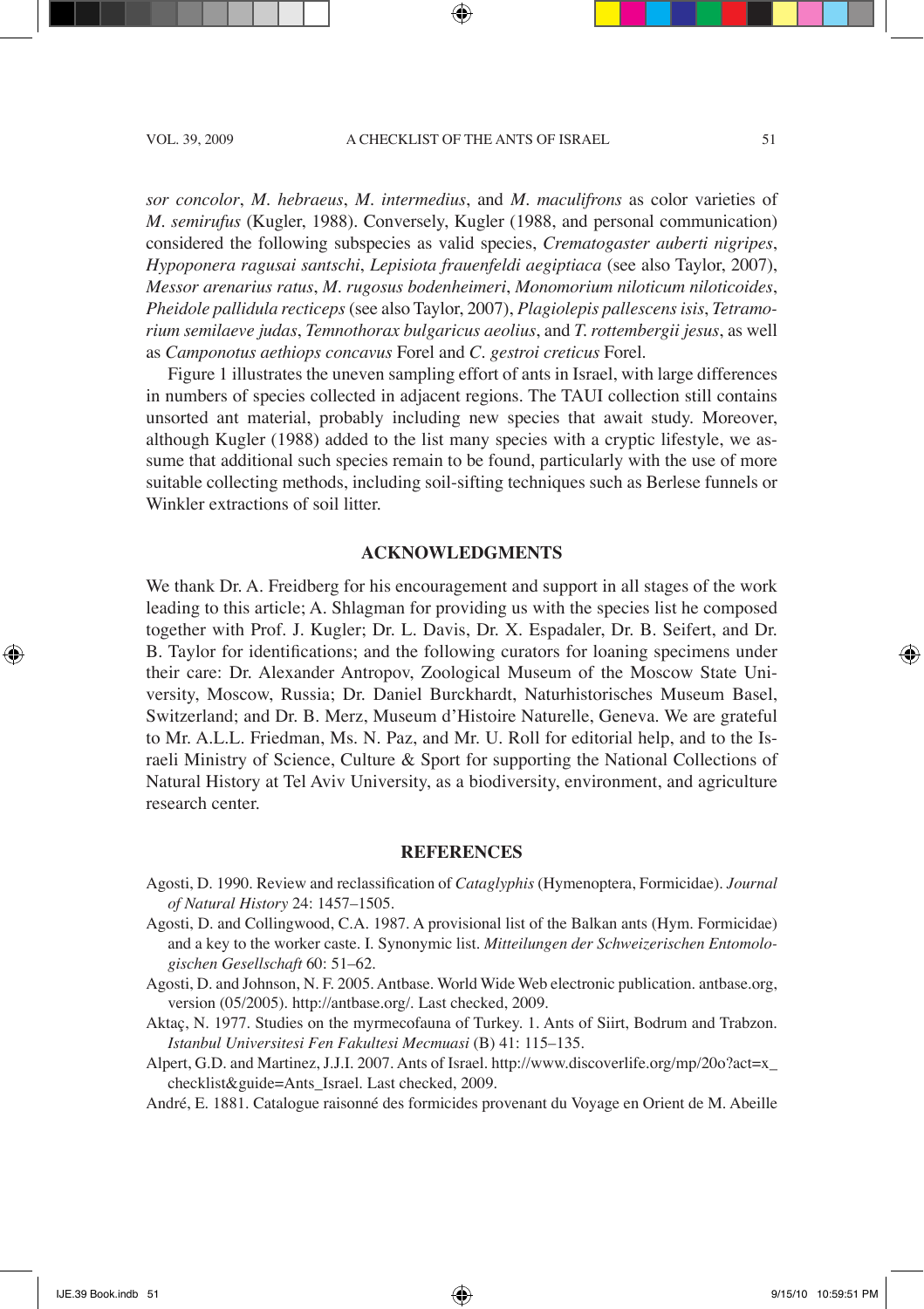de Perrin et description des espèces nouvelles. *Annales de la Société Entomologique de France* (6)1: 53–78.

Arakelian, G.R. 1994. Fauna of the Republic of Armenia. Hymenoptera. Ants (Formicidae). Gitutyun Publishing House NAN RA, Yerevan, 153 pp. (in Russian).

- Atanassov, N. and Dlussky, G.M. 1992. Fauna of Bulgaria. Hymenoptera, Formicidae. Fauna na Bulgariya. *Sofia* 22: 1–310.
- Baroni Urbani, C. and M.L. De Andrade. 2003. The ant genus *Proceratium* in the extant and fossil record (Hymenoptera: Formicidae). *Museo Regionale di Scienze Naturali, Monografie* 36: 1–480.
- Bodenheimer, F.S. 1937. Prodromus Faunae Palestinae. Essai sur les éléments zoogéographiques et historiques du Sud-Quest de sous-règne Paléarctique. *Mémoires présentés a l'Institut d'égypte* 43: 1–286.
- Bolton, B. 1974. New synonymy and a new name in the ant genus *Polyrhachis* F. Smith (Hym., Formicidae). *Entomologists Monthly Magazine* 109: 172–180.
- Bolton, B. 1977. The ant tribe Tetramoriini (Hymenoptera: Formicidae). The genus *Tetramorium* Mayr in the Oriental and Indo–Australian regions, and in Australia. Bulletin of the British Museum (Natural History). *Entomology* 36: 94–95.
- Bolton, B. 1980. The ant tribe Tetramoriini (Hymenoptera: Formicidae). The genus *Tetramorium* Mayr in the Ethiopian zoogeographical region. *Bulletin of the British Museum (Natural History) Entomology* 40: 193–384.
- Bolton, B. 1987. A review of the *Solenopsis* genus-group and revision of Afrotropical *Monomorium* Mayr (Hymenoptera: Formicidae). *Bulletin of the British Museum (Natural History) Entomology* 54: 263–452.
- Bolton, B. 1995. *A new general catalogue of the ants of the world*. Harvard University Press, Cambridge, MA, 504 pp.
- Bolton, B., Alpert, G., Ward, P.S., and Naskrecki, P. 2006. Bolton's catalogue of ants of the world, 1758–2005. Harvard University Press, CD-ROM.
- Bolton, B. 2009. Antweb. Taxonomic history. Available at: http://www.antweb.org Accessed on 2009.
- Bračko, G. 2009. AntWeb. Bioregions. At: http://www.antweb.org/croatia.jsp and http://www. antweb.org/slovenia.jsp. Accessed on 2009.
- Bytinski-Salz, H. 1953. The zoogeography of the ants in the Near East. *Rev. Fac. Sci. l'Univ. d'Istanbul* (Istanbul) B 18: 67–74.
- Camlitepe, Y. and Aktaç, N. 1987. Trakya bvlgesi orman karinca faunasi uzerinde arastirmalar. Turkiye I. Entomoloji Kongresi, 13–16 Ekim 1987, Mzmir: 685–694.
- Collingwood, C.A. 1993. A comparative study of the ant fauna of five Greek islands. *Biologia Gallo-hellenica* 20: 191–197.
- Collingwood, C.A. and Agosti, D. 1996. Formicidae (Insecta: Hymenoptera) of Saudi Arabia (Part 2). *Fauna of Saudi Arabia* 15: 300–385.
- Collingwood, C. A. and J. Kugler. 1994. *Solenopsis dentata* (Hymenoptera, Formicidae): a new species from Israel. *Israel Journal of Entomology* 28: 119–122.
- Collingwood, C.A. and van Harten, A. 2005. Further additions to the ant fauna (Hymenoptera: Formicidae) of Yemen. *Zoology in the Middle East* 35: 73–78.
- Collingwood, C.A., Tigar, B.J., and Agosti, D. 1997. Introduced ants in the United Arab Emirates. *Journal of Arid Environments* 37: 505–512.
- Danin, A. 1988. Flora and vegetation of Israel and adjacent areas. Pp. 128–158. In: Yom-Tov, Y. and Tchernov, E. (eds.). *The zoogeography of Israel*. Dr W Junk Publishers, Dordrecht, 600 pp.

◈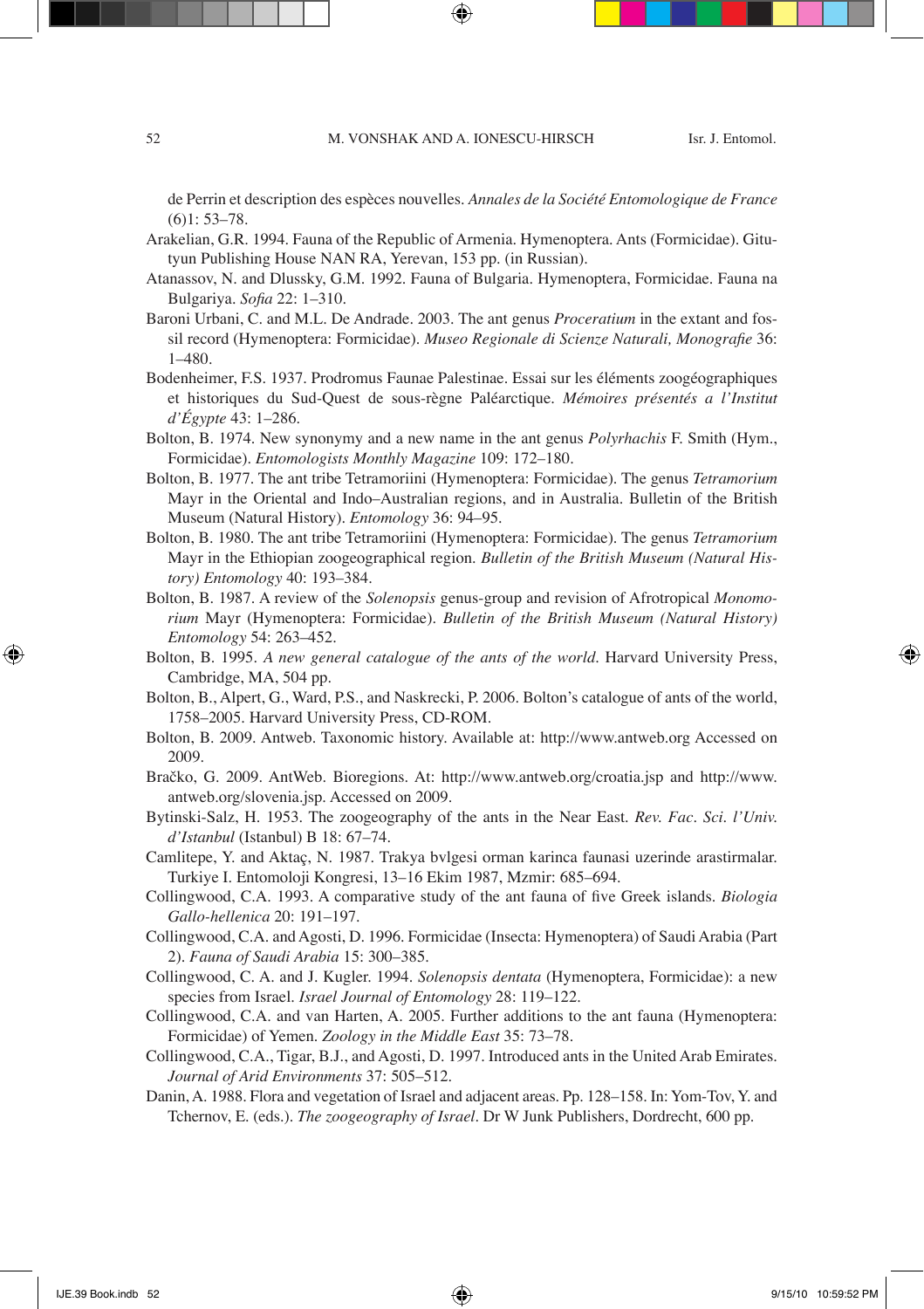Emery, C. 1892. Note sinonimiche sulle formiche. *Bollettino della Societa Entomologica Italiana* 23: 159–167.

Emery, C. 1898. Beiträge zur Kenntniss der palaearktischen Ameisen. *Öfversigt af Kongliga Ventenskaps-Akadamiens Förhandlingar* 40: 124–151.

- Emery, C. 1906. Rassegna critica delle specie palearctiche del genere *Myrmecocystus*. *Memorie della Reale Accademia delle Scienze dell'Instituto di Bologna* 3: 173–187.
- Fishelson, L. 1985. *Fauna Palaestina: Insecta III. Orthoptera: Acridoidea*. The Israel Academy of Sciences and Humanities, Jerusalem, 229 pp.

Forel, A. 1904. Miscellanea myrmécologiques. *Revue Suisse de Zoologie* 12: 1–52.

- Forel, A. 1905. Miscellanea myrmécologiques II (1905). *Annales de la Société Entomologique de Belgique* 49: 155–185.
- Forel, A. 1910. Glanures myrmécologiques. *Annales de la Société Entomologique de Belgique* 54: 6–32.
- Forel, A. 1913. Fourmis de la faune méditerranéenne récoltées par MM. U. et J. Sahlberg. *Revue Suisse de Zoologie* 21: 427–438.

Forskål, P. 1775. *Descriptiones animalium, avium, amphibiorum, piscium, insectorum, vermium; quae in itinere orientali abservavit Petrus Forskål*. Hauniae. 164 pp.

Fowler, H.G., Schlindwein, M.N., and Medeiros, M.A. 1994. Exotic ants and community simplification in Brazil: a review of the impact of exotic ants on native ant assemblages. In: Williams, D.F. (ed.). *Exotic Ants: Biology, Impact and Control of Introduced Species*. Westview Press, Boulder, Colorado, pp. 151–162.

Furth, D.G. 1975. Israel, a great biogeographic crossroads. *Discovery* 11(1): 2–13.

- Gómez, K. 2009. formicidae.org. Geozones. At: http://www.formicidae.org/node/2924: Last checked, 2009.
- Gómez, K. and Espadaler, X. 2007. Hormigas Ibéricas. http://www.hormigas.org. Last checked, 2009.
- Gratiashvili, N. and Barjadze, Sh. 2008. Checklist of the ants (Formicidae Latreille, 1809) of Georgia. *Proceedings of the Institute of Zoology, Tbilisi* 23: 130–146.
- Ionescu, A. 2010. An annotated list of *Camponotus* of Israel (Hymenoptera: Formicidae), with a key and descriptions of new species. *Israel Journal of Entomology* 39: 57-98, this volume.
- Jaffe, S. 1988. Climate of Israel. Pp. 79–94. In: Yom-Tov, Y. and Tchernov, E. (eds.). *The zoogeography of Israel*. Dr W Junk Publishers, Dordrecht, 600 pp.

Kiran, K. and Aktaç, N. 2006. The Vertical Distribution of the Ant Fauna (Hymenoptera: Formicidae) of the Samanli Mountains, Turkey. *Linzer Biologische Beiträge* 38: 1105–1122.

Kiran, K., Aksoy, V., and Camlitepe, Y. 2009. Steppic ant fauna of Turkey: a preliminary study. *1st Central European Meeting of the International Union for the Study of Social Insects (IUSSI)* and CEWIM, Lake Chiemsee, Bavaria, Germany, p. 42 (poster).

Kugler, J. 1988. The zoogeography of social insects of Israel and Sinai. Pp. 251–275. In: Yom-Tov, Y. and Tchernov, E. (eds.). *The zoogeography of Israel*. Dr W Junk Publishers, Dordrecht, 600 pp.

- Kugler, J. (ed.). 1989. Plants and animals of the Land of Israel—Insects. Ministry of Defence, Tel Aviv (in Hebrew).
- Kugler, J. and Ionescu, A. 2007. *Anochetus bytinskii*, a new ant species from Israel (Hymenoptera: Formicidae). *Israel Journal of Entomology* 37: 287–298.
- Markó, B., Sipos, B., Csisz, S., Kiss, K., Boros, I., and Gallé, L. 2006. A comprehensive list of the ants of Romania. *Myrmecological News* 9: 65–76.
- McGlynn, T.P. 1999. The worldwide transfer of ants: geographical distribution and ecological invasions. *Journal of Biogeography* 26: 535–548.

◈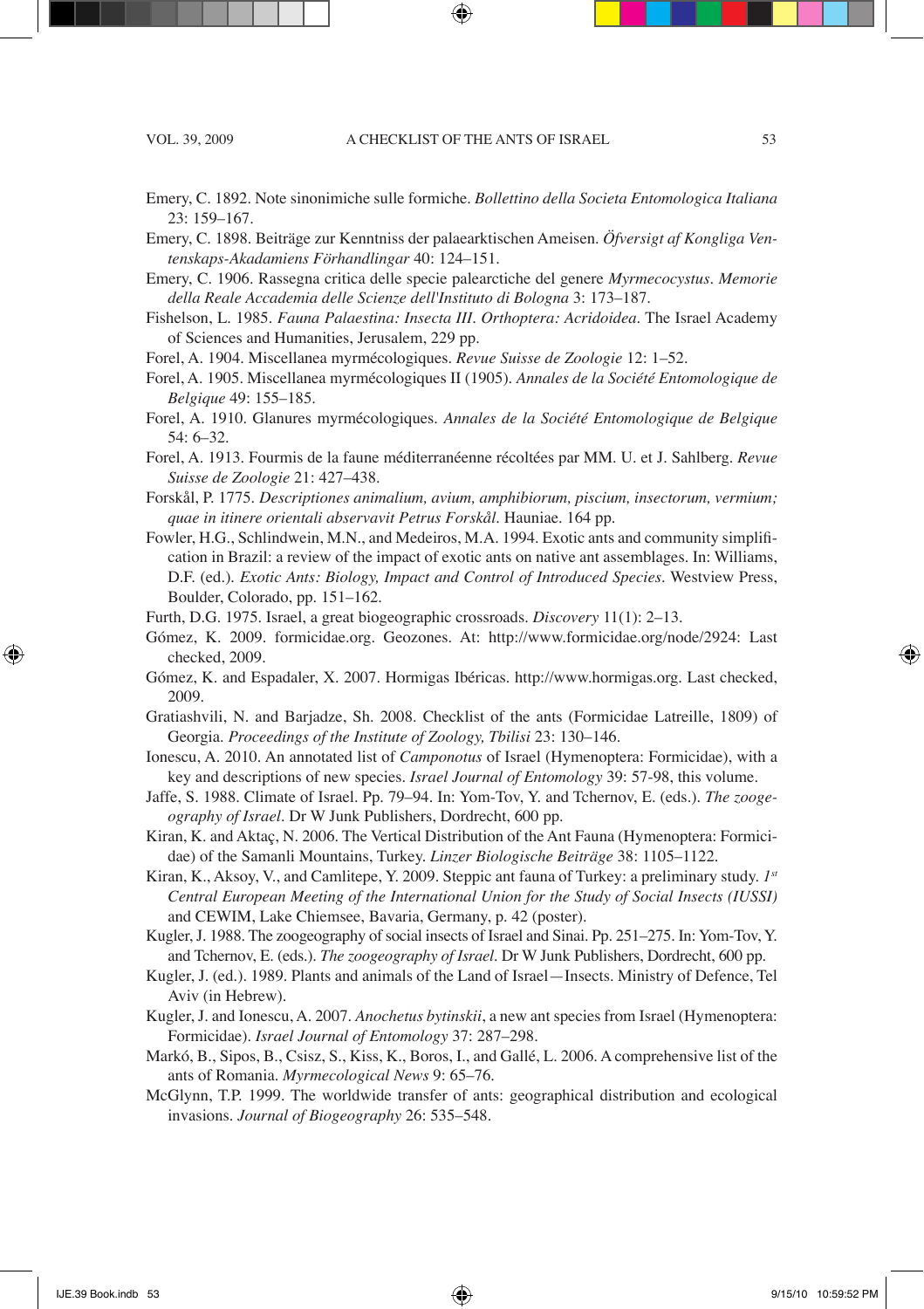Menozzi, C. 1933. Le formiche della Palestina. *Memorie della Societa Entomologica Italiana* 12: 49–113.

Ofer, J. 2007. First record of *Acropyga* (Hymenoptera: Formicidae) in Israel, with a biological note. *Israel Journal of Entomology* 37: 299–300.

Ofer, J., Shulov, A., and Noy-Meir, I. 1978. Associations of ant species in Israel: a multivariate analysis. *Israel Journal of Entomology* 27: 199–208.

Paknia, O., Radchenko A., and Alipanah, H. 2008. A preliminary checklist of the ants (Hymenoptera: Formicidae) of Iran. *Myrmecologische Nachrichten* 11: 151–159.

Petrov, I. 2009. AntWeb. Bioregions. At: http://www.antweb.org/serbia.jsp. Accessed on 2009.

Pisarski, B. 1967a. Ameisen (Formicidae) von Dr. J. Klapperich in Afghanistan gesammelt. *Polskie Pismo Entomologiczne* 37: 47–51.

Pisarski, B. 1967b. Fourmis (Hymenoptera: Formicidae) d'Afghanistan récoltées par M. Dr K. Lindberg. *Annals of Zoology* 24: 375–425.

Pisarski, B. 1971a. Nouvelles espèces de fourmis (Hymenoptera, Formicidae) du sous-genre *Tanaemyrmex* Ashm. d'Iraq. *Bulletin de l'Academie Polonaise des Sciences* Cl. 2 19: 671– 675.

Pisarski, B. 1971b. Les fourmis du genre *Camponotus* Mayr (Hymenoptera, Formicidae) d'Iraq. *Bulletin de l'Academie Polonaise des Sciences* Cl. 2 19: 727–731.

Poldi, B., Mei, M., and Rigato, F. 1995 (1994). Hymenoptera Formicidae. Pp. 1–10. In: Minelli, A., Ruffo, S., and La Posta, S. (eds.). *Checklist delle specie della fauna italiana*. Calderini, Bologna, 102.

Radchenko, A.G. 1996. Key to the ant genus *Camponotus* (Hymenoptera, Formicidae) from Asian Palaearctics. *Entomological Review* 76: 430–437.

Radchenko, A.G. 1997. Review of ants of the genus *Cataglyphis* Foerster (Hymenoptera, Formicidae) of Asia. *Entomologicheskoye Obozreniye* 76: 424–442, (in Russian).

Rigato, F. 1994. Revision of the myrmicine genus *Lophomyrmex*, with a review of its taxonomic position (Hymenoptera: Formicidae). *Systematic Entomology* 19: 47–60.

Santschi, F. 1938. Quelques nouvelles fourmis d'Egypte. *Bulletin de la Société Entomologique d'Egypte* 21: 28–44.

Schmitz, E. 1911. Etwas über die Ameisen Palästinas. *Das Heilige Land*. 55: 237–240.

Schlick-Steiner, B. and Steiner, F. 2009. AntWeb. Bioregions. At: http://www.antweb.org/austria. jsp. Accessed on 2009.

Seifert, B. 2003. The ant genus *Cardiocondyla* (Insecta: Hymenoptera: Formicidae)—a taxonomic revision of the *C. elegans*, *C. bulgarica*, *C. batesii*, *C. nuda*, *C. shuckardi*, *C. stambuloffii*, *C. wroughtonii*, *C. emeryi*, and *C. minutior* species groups. *Annalen des Naturhistorischen Museums in Wien* 104(B): 203–338.

Smith, F. 1861. Descriptions of some new species of ants from the Holy Land, with a synonymic list of others previously described. *Journal of the Proceedings of the Linnean Society of London, Zoology* 6: 31–35.

Taylor, B. 2005. Ants of Africa. At http://antbase.org/ants/africa/ Last checked, 2009.

Taylor, B. 2007. The ants of Egypt (Hymenoptera: Formicidae). http://www.nottingham.ac.uk/ ~plzfg/ants/ants\_of\_egypt\_2007/cover.htm. Last checked, 2009.

Tchernov, E. 1988. The biogeographical history of the southern Levant. Pp. 159–250. In: Yom-Tov, Y. and Tchernov, E. (eds.). *The zoogeography of Israel*. Dr W Junk Publishers, Dordrecht, 600 pp.

Tchernov, E. and Yom-Tov, Y. 1988. Zoogeography of Israel. Pp. 1–6. In: Yom-Tov, Y. and Tchernov, E. (eds.). *The zoogeography of Israel*. Dr W Junk Publishers, Dordrecht, 600 pp.

◈